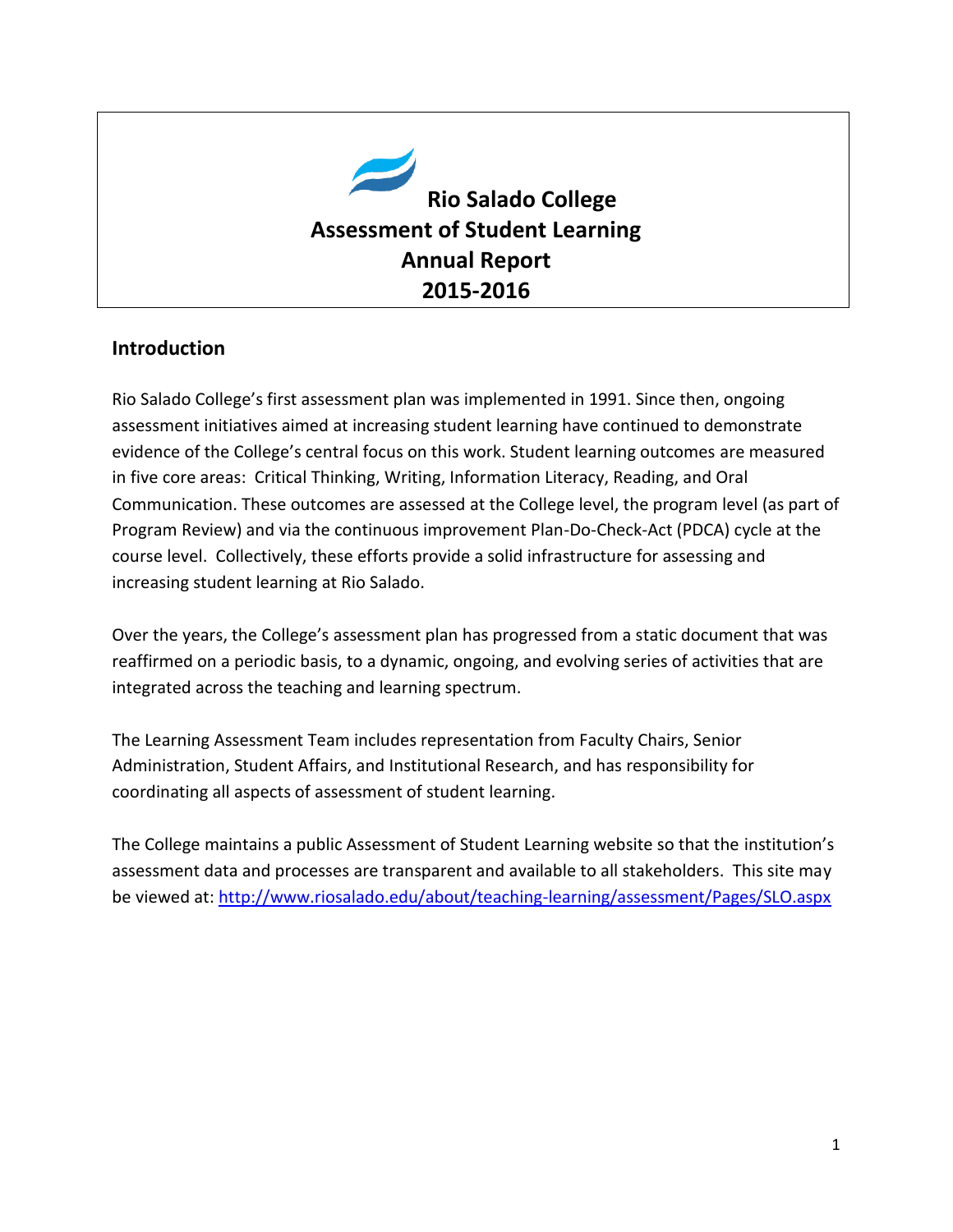## **Overview**

During AY2015-16, Rio implemented college-wide initiatives to research, assess, and improve student learning. We developed our online Assessment Data Display, enabling analysis of student scores on assessments across disciplines, courses, and co‐curricular groups. Over 80% of students across all disciplines and courses performed at college level (earning 70% or better on the assessment) in a summary all five college-wide student learning outcomes (Critical Thinking, Reading, Writing, Information Literacy, and Oral Communication). Co‐curricular student data, including students enrolled in honor societies and specific student groups, revealed 83%-88% performance at or above college level for co-curricular students.

The Rio Outcomes Work Lab (OWL) website was conceived as a "one‐stop resource" to facilitate student mastery of the college‐level learning outcomes. The site, aligned with the outcomes rubrics, includes comprehensive library‐developed guides and resources for student learning. The guides have been embedded in Adjunct Faculty Development modules to familiarize faculty with use of the rubrics for grading assignments, and they are being implemented in multiple courses across disciplines to provide students with just-in-time instruction. In AY2015-16, the OWL website received 20,374 hits.

For AY2016-17, Rio is focusing on using the results from the Assessment Data Display to drive course-level improvements across the curriculum. In addition, we will invite students to complete the ETS nationally-normed assessment when they apply for graduation, and will offer to pay their cap and gown fee as an incentive. Thus, we will encourage participation in graduation while assessing program-level outcomes that will inform future curricular modifications and improve transparency and accountability.

# **Student Learning Outcomes Work**

Rio Salado College is committed to the assessment and improvement of the following Collegewide Student Learning Outcomes:

- **Critical Thinking**
- **Writing**
- **•** Reading
- **Information Literacy**
- **Oral Communication**

Assessment work focusing on each of these outcomes is detailed below.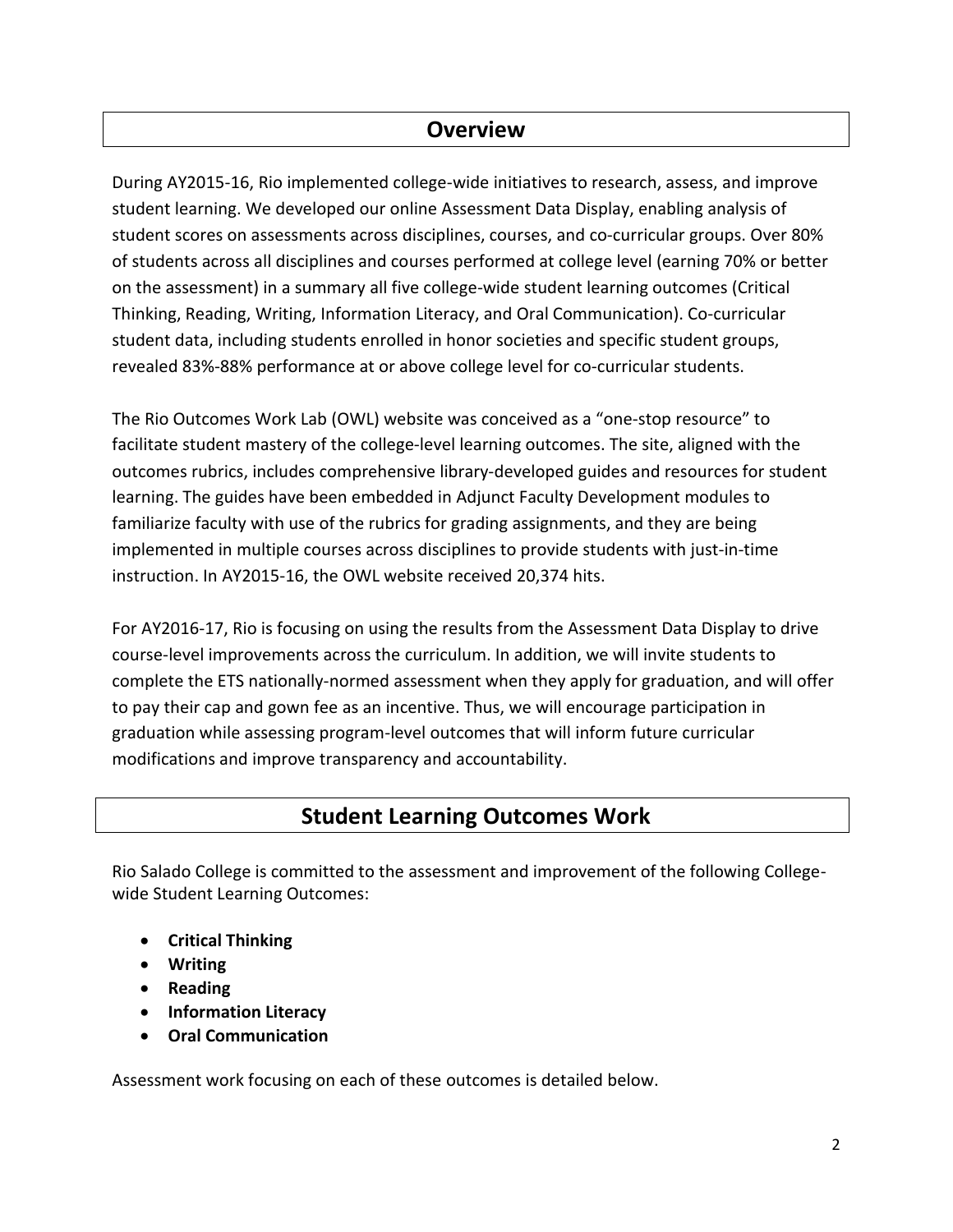## **Critical Thinking**

An analysis of over 129,000 assessment results from subjective assignments submitted from during AY2015-16 shows that 79% of all students performed at a college level on dimensions identified as Critical Thinking, which include descriptors related to the rubric categories of Analysis, Evaluation, Inference, and Deductive and Inductive Reasoning. This falls just short of the college-wide target of 80%. An example of instructional interventions designed to increase student performance on Critical Thinking assessments is included below.

In Dental Assisting I (DAE112), less than 80% of the students were performing at a college level on the Lesson 3 and Lesson 10 Assignments. Course content and assessments were revised to enhance student learning, with a special emphasis on the development of critical thinking skills. Results of this PDCA cycle follow.

| <b>Assignment</b>         | <b>Before Intervention</b>  |                                                     |                             | <b>After Intervention</b>                           |
|---------------------------|-----------------------------|-----------------------------------------------------|-----------------------------|-----------------------------------------------------|
|                           | Average<br>assignment score | % of students<br>performing at the<br>college level | Average<br>assignment score | % of students<br>performing at the<br>college level |
| Lesson 3<br>Naming index  | 57%<br>54                   |                                                     | 95                          | 100%                                                |
| Lesson 10<br>Cleft palate | 66                          | 50%                                                 | 76                          | 75%                                                 |

#### **Analysis of Outcomes Assessment Results:**

Revision of Lesson 3 Naming Index assignment in DAE112 was successful in reaching our target objective of 80% of students performing at the college level.

Revision of Lesson 10 Cleft palate assignment in DAE112 was successful in that there was a 10% increase in the average assignment score and an increase in the percentage of students performing at the college level by 25%. We were not successful in reaching the objective of 80% of students performing at the college level.

### **Action to be taken:**

- 1. Lesson 3 assignment no further action
- 2. Lesson 10 assignment review again with the next cohort of students to increase sample size. If necessary, revise content to further enhance student learning and prepare them for taking the assignment.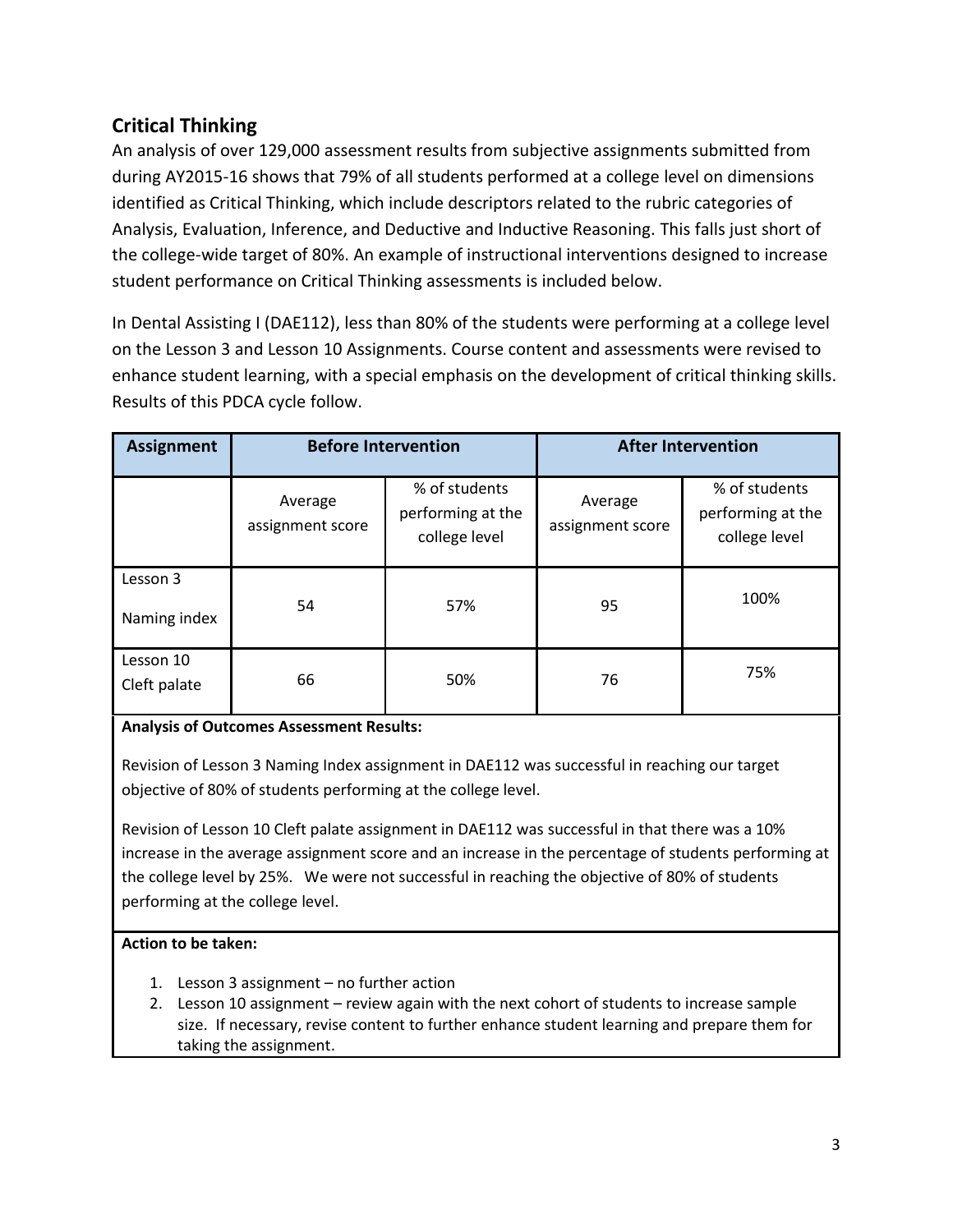## **Writing**

During AY2015-16, more than 400,000 assessments were analyzed for the Writing learning outcome. The analysis indicates 82% of all students performed at college-level in the areas of Content, Organization, Grammar and Mechanics, and Voice and Diction. Though summary data shows that Rio Students performed above the target overall, there were specific courses in which students performed below the target. The following is an example of a PDCA cycle focusing on college-level writing.

The Computer Technology Department focuses on grammar and writing skills in all written assessments submitted by students. Instructors use the following intervention to assist students in improving their grammar and writing skills:

*Writing Skills - To grade how well the student is writing at a college level. This includes the organization of the essay, spelling, grammar, and citations of all sources used. It can also include the effectiveness of internal/external code documentation.*

- *1. Essays require a minimum of 3 paragraphs and APA formatting (references and in-text citations).*
- *2. If essay does not meet minimum requirements, score essay with zero points and feedback to revise and resubmit for credit.*
- *3. Essays may be resubmitted up to two times per assignment.*
	- *a. The 3rd submission must be graded with no option to resubmit; if the essay still does not meet minimum requirements, it should be graded with zero points with no option to resubmit.*

Using data from 2014-15 course sections of CIS102 (Interpersonal and Customer Service Skills for IT Professionals), this intervention improved students' "grammar/writing skills" scores over the duration of the course. For Lesson One, 41% of students scored at or above college-level for "grammar/writing skills." By the end of the course, student scores increased to 60% in the last written assessment.

Data from 2014-15 course sections of CIS250 (Management of Information Systems) also indicate this intervention improved students' "grammar/writing skills" scores over the duration of the course. Fourteen percent of students scored at or above college-level for "grammar/writing skills" in Lesson One. This percentage increased to 75% in the last written assessment of the course.

### **Further intervention for CIS102:**

For spring 2016, CIS102 instructors provided students with additional detailed information regarding the Writing Skills requirements to the "Instructor Notes" section of the Course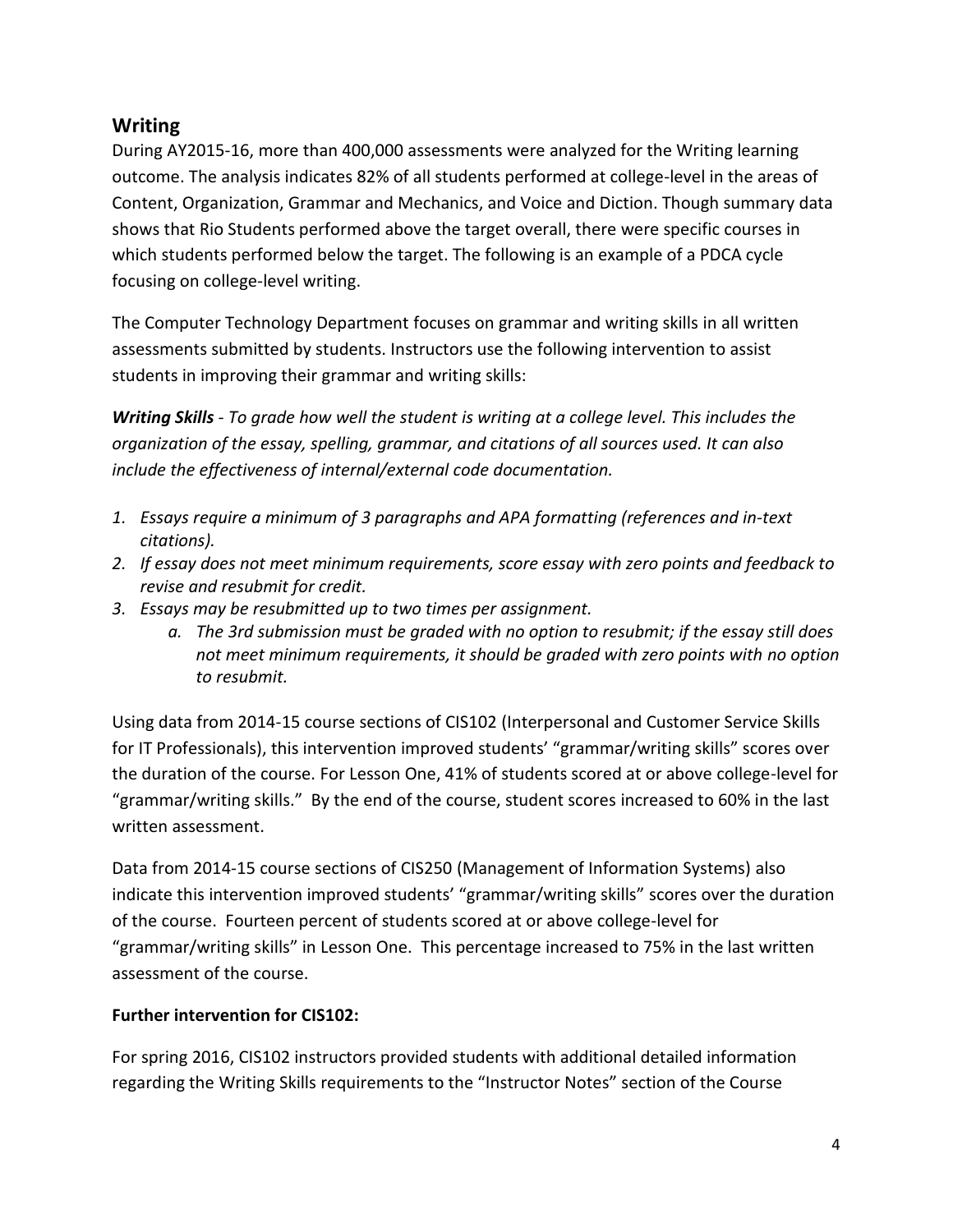Introduction. The intention was to highlight the Writing Skills requirement for students before they begin the first lesson of the course. While this information is already in the Syllabus and on the Course Homepage, via Announcement, adding it to the Course Introduction provided the information in three different areas.

In October 2016, data was compared to see if "grammar/writing skills" scores improved for the Lesson 1 Essay. Unfortunately, the percentage of students at college-level decreased from 41% to 27%. However, when reviewing students' "grammar/writing skills" scores over the duration of the course, from summer 2015 to fall 2016, they increased dramatically. Only 36% of students scored at or above college-level for "grammar/writing skills" for Lesson One; however, this percentage increased to 80% for the Lesson 7 Final Project. Although the additional "writing skills" requirements in the "Instructor Notes" section of the Course Introduction did not improve students' writing skills at the beginning of the course, the Department policy of enforcing college-level writing skills improved students' writing skills over the duration of the course.

Due to the decrease in the percentage of students writing at a college-level when the Writing Skills requirements were added to the "Instructor Notes" section of the Course Introduction, this practice will be discontinued. The Computer Department will continue to provide this information for students in the Syllabus and on the Course Homepage as an Announcement. In addition, instructors in the Computer Department will also continue the policy of enforcing college-level writing skills by returning essays that do not meet the minimum requirements, requesting they be revised and resubmitted for credit.

### **Reading**

Reading Student Learning Outcome data results from AY 2015-2016, indicated that 79% of all students performed at college level in Reading. Over 100, 000 subjective assessments were analyzed to determine student performance in the following rubric dimensions: Application, Central Idea and Textual Evidence, Inferences and Valid Conclusions, and Analysis. The current percentage is slightly lower than the college-wide target of 80%. An instructional intervention is included below that was designed to increase student performance in Reading.

In the Counseling and Personal Development Department, scores on the Midterm Exam for CPD150 (Strategies for College Success), indicated that less than 80% of students were performing at college level in the Application dimension of the Reading rubric.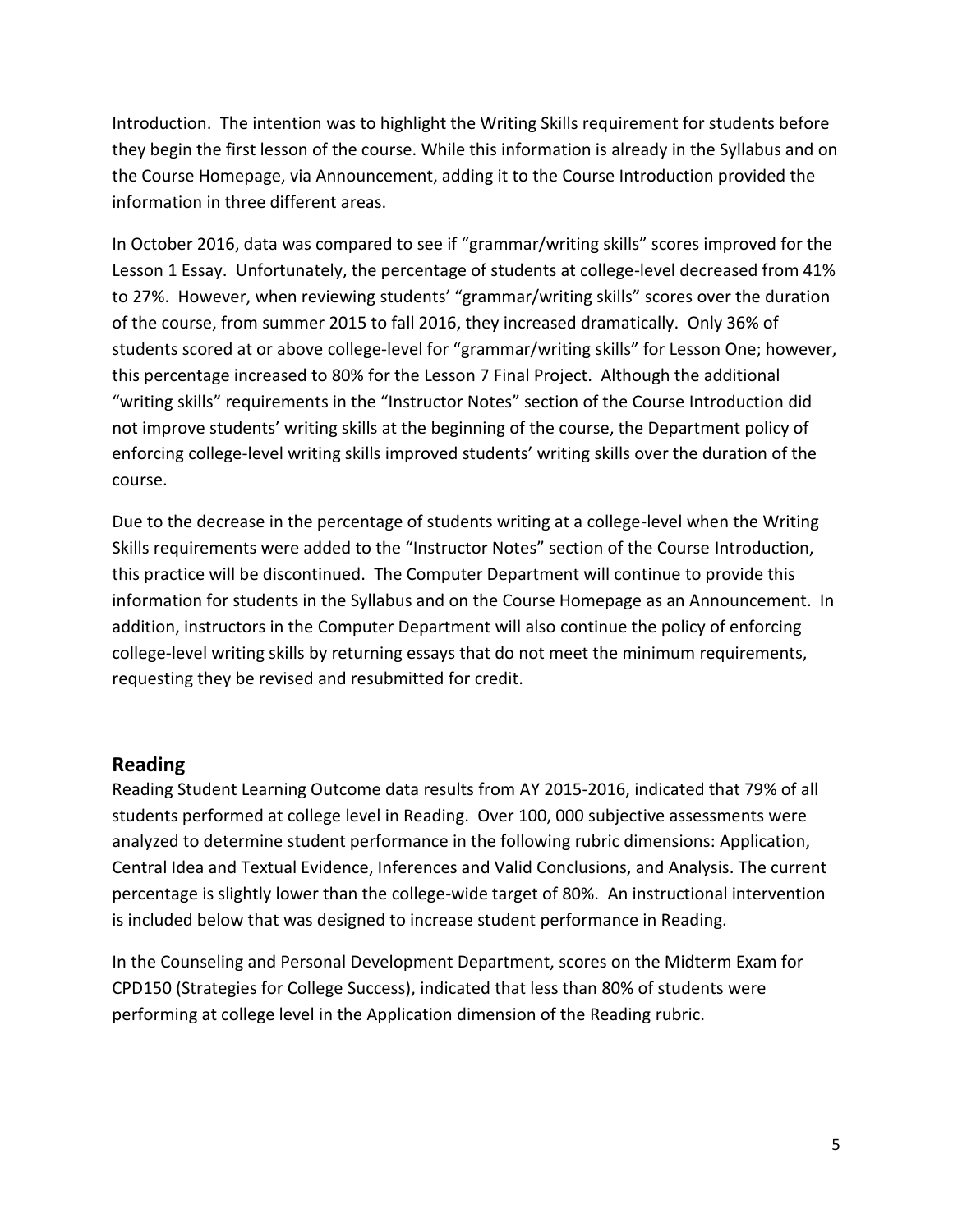|                               | <b>Assignment</b>            | <b>Dimension</b>                                             | # of<br><b>Students</b> | Avg.<br><b>Score</b> | Stds@<br><b>College</b><br><b>Level</b> | Pct of<br>Stds@<br><b>College</b><br><b>Level</b> |
|-------------------------------|------------------------------|--------------------------------------------------------------|-------------------------|----------------------|-----------------------------------------|---------------------------------------------------|
| <b>Before</b><br>Intervention | Lesson 6:<br>Midterm<br>Exam | Application/Analysis<br>(Examples, experiences,<br>evidence) | 154                     | 84                   | 121                                     | 79%                                               |

In order to support student performance in Reading, the rubric for the CPD150 Midterm Exam was revised. The new exam rubric included the following dimensions of the Rio Salado Reading Rubric: Inferences and Valid Conclusions and Application.

In the area of Inferences and Valid Conclusions, students were required to use evidence from the course textbook to explain the factors that contribute to college success. Students were also required to give examples from their own experiences and draw conclusions about their own preparedness for college work.

In the area of Application, students were required to apply the strategies learned at the midpoint of the course to themselves as learners. Students assessed their progress and determined areas of improvement.

| <b>Criteria</b> | GPS Locked in/            | On the Map/                  | Off the Map/              |
|-----------------|---------------------------|------------------------------|---------------------------|
|                 | <b>Excellent</b>          | <b>Getting There</b>         | <b>Bare Minimum</b>       |
|                 | A                         | B-C                          | D-F                       |
| Professional    | • Typed and labeled       | • Typed and labeled          | • Introduction or         |
| appearance,     | • Paper is well organized | • On Course topics are       | conclusion is unclear or  |
| structure, and  | and clear                 | highlighted and bold         | absent                    |
| organization    | • On Course topics are    | • Introduction is incomplete | • Paragraphs are          |
|                 | highlighted in bold       | • Main points are present,   | disorganized, incoherent  |
| 5 points        | • Introduction is clear   | but one or more may lack     | or absent                 |
|                 | and gives a "road map"    | development or relevance     | • Main points are         |
|                 | of the rest of the paper  | • Supporting details are     | insufficient and/or vague |
|                 | • Main points are well    | missing or irrelevant        | • Supporting details are  |
|                 | developed                 | • Work contains some         | missing or irrelevant     |
|                 | • Supporting details are  | (three or four) punctuation, | • Work contains many      |
|                 | concrete                  | spelling and capitalization  | (more than four)          |
|                 | • Punctuation, spelling   | errors                       | punctuation, spelling and |
|                 | and capitalization are    |                              | capitalization errors     |
|                 | correct                   |                              |                           |

The Grading Rubric is included below with areas of the Reading rubric highlighted: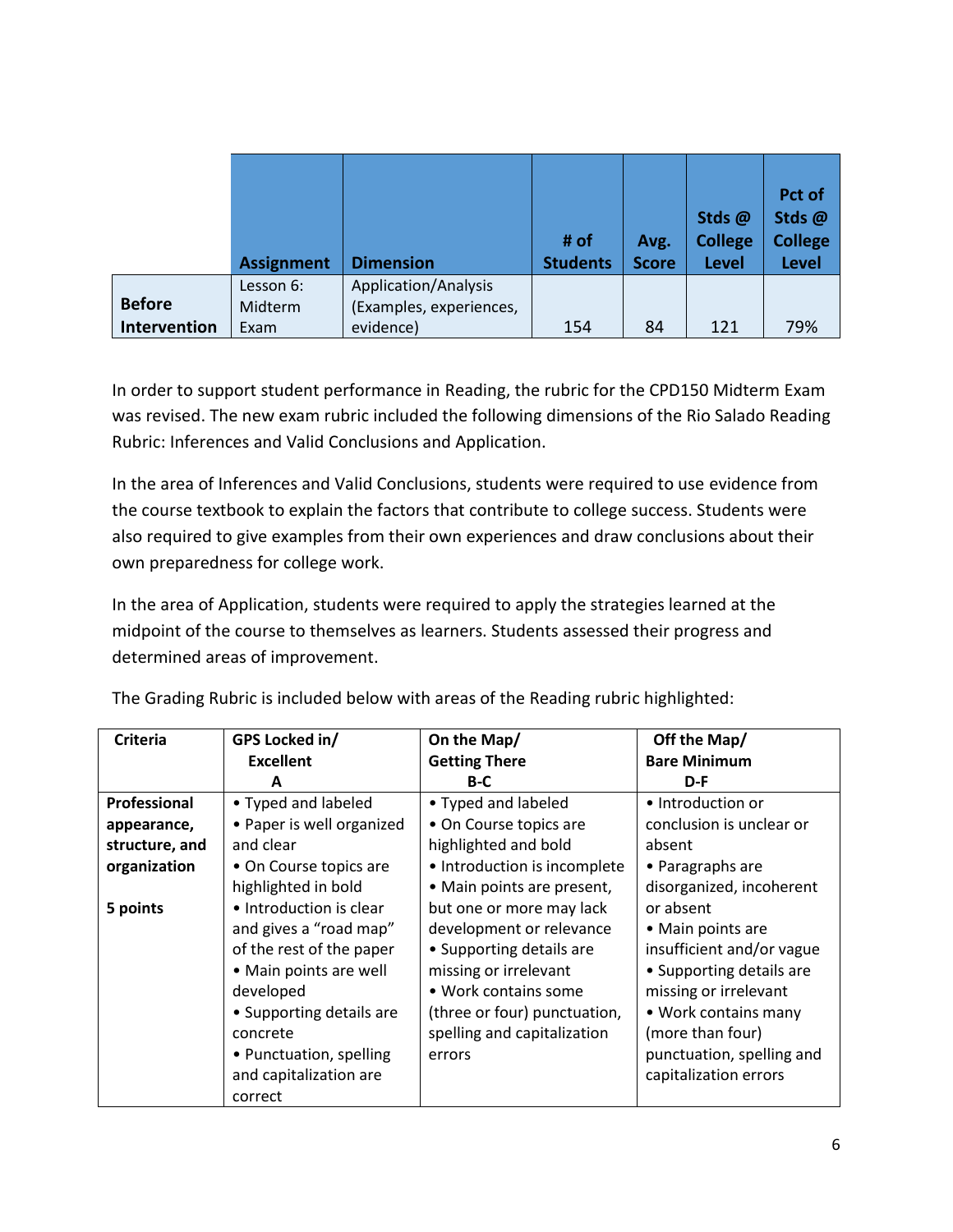| Content                | • There are three or            | • Two or more strategies       | • Fewer than two success  |
|------------------------|---------------------------------|--------------------------------|---------------------------|
| <b>Review</b>          | more strategies per             | per Creating College Success   | strategies are present    |
| (Inferences            | <b>Creating College Success</b> | chapter are present            |                           |
| and Valid              | chapter                         |                                |                           |
| <b>Conclusions)</b>    |                                 |                                |                           |
|                        |                                 |                                |                           |
| 15 points              |                                 |                                |                           |
| <b>Specificity and</b> | • Defines and discusses         | • Defines and discusses        | • Definitions and         |
| description of         | the strategies with             | strategies with some           | discussion of strategies  |
| activities,            | accuracy and depth              | accuracy and depth             | are inaccurate and        |
| techniques and         |                                 |                                | superficial               |
| tools                  |                                 |                                |                           |
|                        |                                 |                                |                           |
| 15 points              |                                 |                                |                           |
| <b>Critical</b>        | • On Course strategies          | • Strategies are applied to    | • Little or no attempt to |
| Thinking:              | are applied to issues in        | issues in student's life using | apply strategies to       |
| (Application)          | student's life using the 4      | the 4E's                       | student's life            |
| 15 points              | $E's$ • The problem,            | • Some examples are            | • No examples are given   |
|                        | strategy and declaration        | provided, but are poorly       |                           |
|                        | communicated of what            | chosen or described            |                           |
|                        | behavior the student is         |                                |                           |
|                        | committing to and what          |                                |                           |
|                        | actions he/she will take        |                                |                           |
|                        | to ensure success in            |                                |                           |
|                        | strategy                        |                                |                           |
|                        |                                 |                                |                           |

Data collection will continue during AY 2016-2017 to determine if there is growth in student's abilities with Inferences and Valid Conclusions as well as Application.

### **Information Literacy**

An analysis of 258,585 assessment results from subjective assignments submitted during AY2015-16 demonstrates that just over 81% of all students performed at college level on dimensions identified as Information Literacy skills. These include descriptors related to the following rubric categories:

- Identify the type and scope of information needed;
- Access and retrieve appropriate information;
- Evaluate the information
- Incorporate the information appropriately for a specific purpose.

Thus, overall, Rio students met the target for the Information Literacy outcome. However, there were some courses in which students performed below the threshold. As an example, an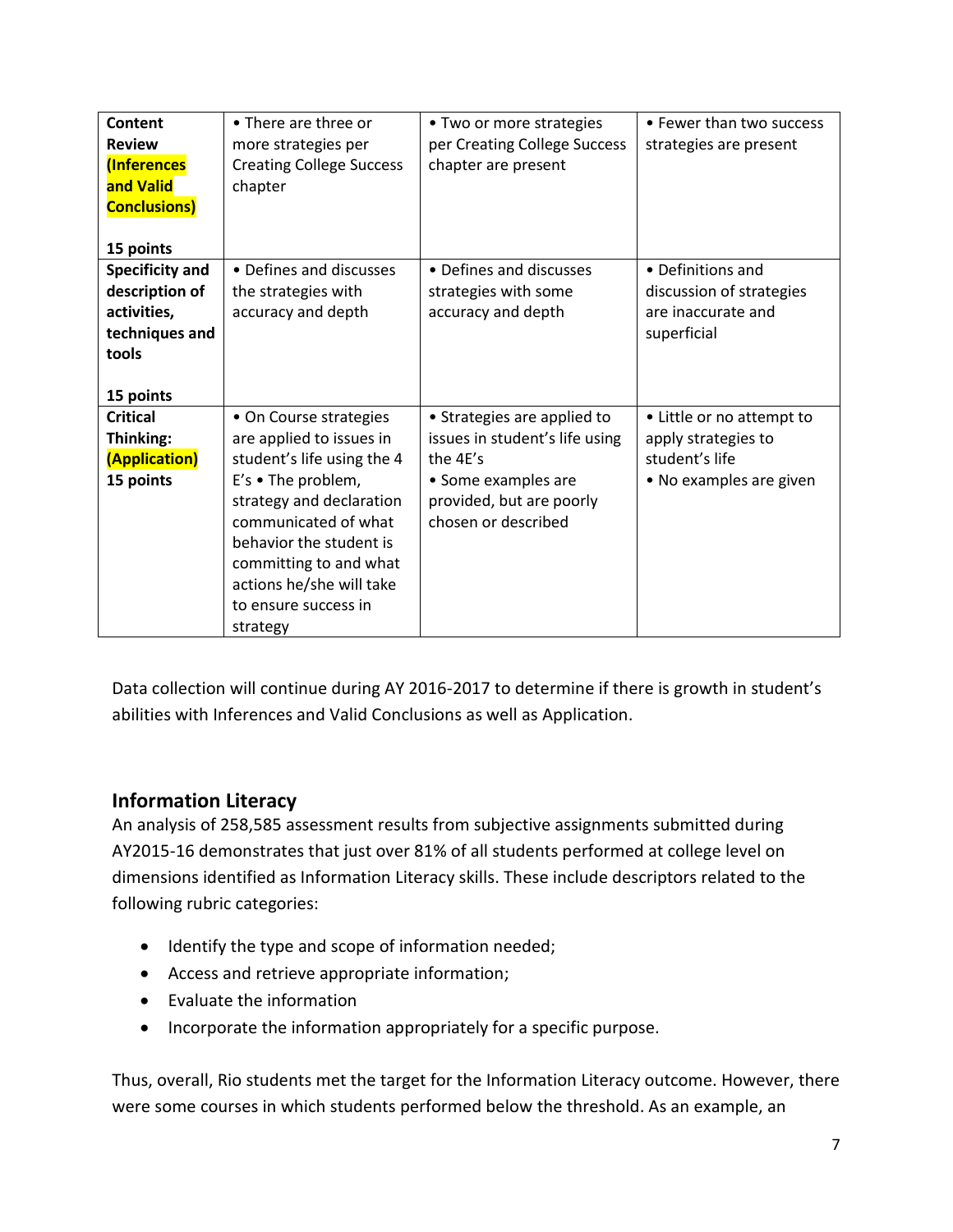examination of the learning outcomes data for ECN211 and 212 showed fewer than 80% of students performing at college level on their library research assignments.

| Course                                   | <b>Percentage of Students Performing at</b><br><b>College Level for Information Literacy</b> |
|------------------------------------------|----------------------------------------------------------------------------------------------|
| <b>ECN211 (Macroeconomic Principles)</b> | 77%                                                                                          |
| <b>ECN212 (Microeconomic Principles)</b> | 74%                                                                                          |

In the Plan phase, ECN Adjunct Faculty were surveyed on the appropriateness of the existing assignment rubric and where they saw students having difficulty. The survey results were discussed with Adjunct Faculty at a department meeting, and a RioLOG grant was subsequently funded to pay for redevelopment of the assignments. Development is complete and the revisions will roll out in May, 2017 in keeping with the course lifecycle (the Do phase). Thereafter, the data will be reviewed to determine if the intervention was successful (Check phase), and adjustments made if indicated (Act phase).

## **Oral Communication**

Throughout the 2016/2016 FY, over 3,400 students were assessed according to the new Oral Communication Rubric. The analysis showed that 84% of all students performed at or above a college level, per the Oral Communication dimensions. These dimensions were identified as Speech Organization, Supporting Evidence, Language Choices, and Oral Delivery. Though Rio students overall met the 80% target, there were individual courses in which students performed below the target. See below for the results of a completed PDCA cycle designed to increase proficiency in Oral Communication.

The following data extracted from Rio's Assessment Data Display show COM225 (Public Speaking) assignments associated with the Oral Communication dimension for AY2014-15, several of which fell below the 80% target (see yellow highlights). After putting a focus on the clear assessment of oral communication and fully training instructors on the importance of speaking competence, scores improved for AY2015-16.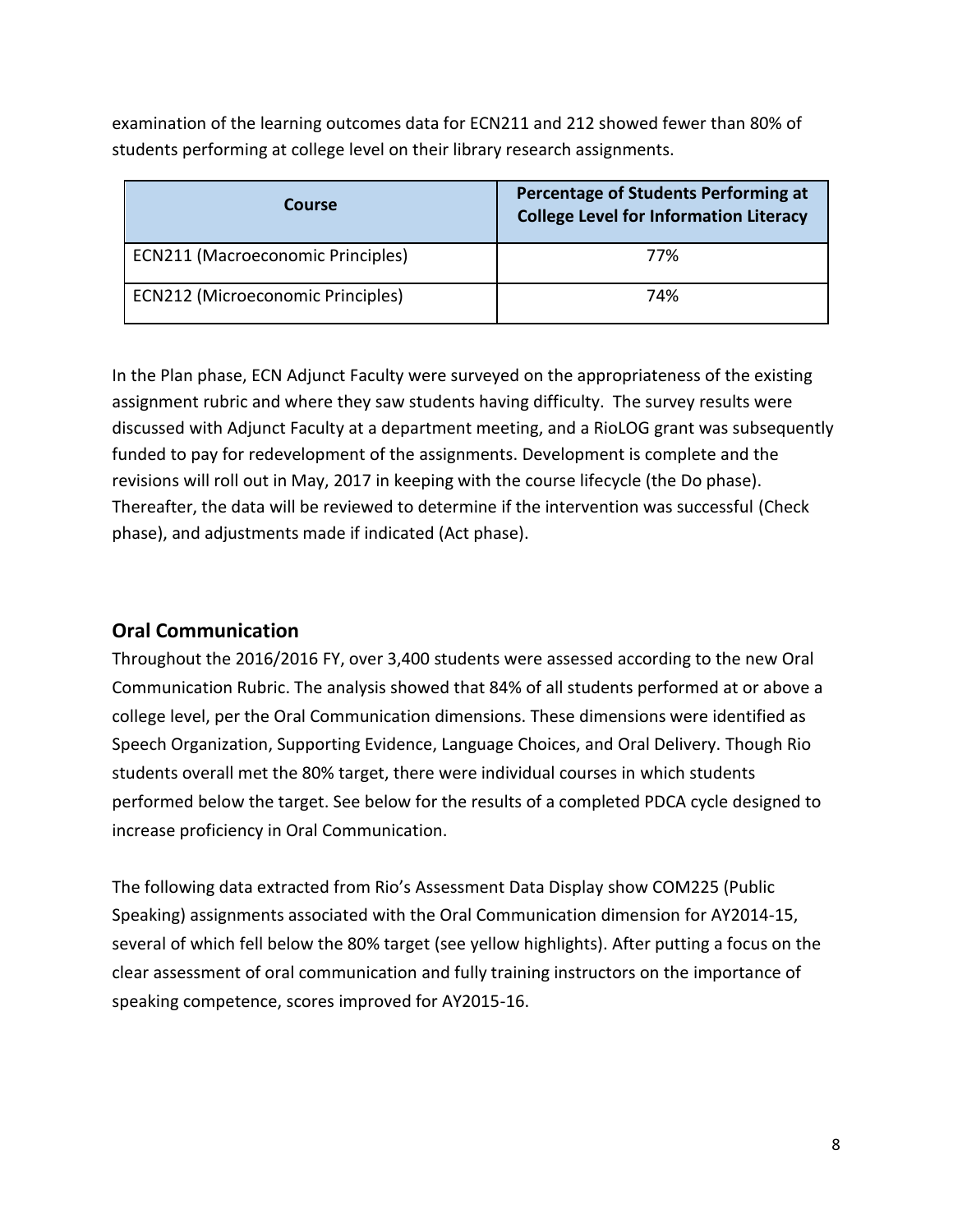#### Oral Communication Flag for AY**2014-15**

|            |               | Course Effective |                  |                                                     |     |       | Students at | PEE of Status and | Fest       | <b>LIM</b><br><b>Oitical</b>                                                                           | lofo Lit | Oral Comm Writing |  |
|------------|---------------|------------------|------------------|-----------------------------------------------------|-----|-------|-------------|-------------------|------------|--------------------------------------------------------------------------------------------------------|----------|-------------------|--|
|            |               | Date             | <b>El Lesson</b> | Dimension Name                                      |     |       |             |                   |            | <b>Example 2</b> College Level <b>3</b> Submission 3 Submission 3 Thinking Flag Filips 1 That 1 Flag 1 |          |                   |  |
| <b>COM</b> | <b>COM225</b> | 20141020         |                  | Lesson 2 Three in the Bag AL Delivery               | 450 | 78.49 | 357         | 79.33             | 2014-10-29 | 2015-06-28                                                                                             |          |                   |  |
| COM        | COM225        | 20141020         |                  | Lesson 4 Informative Introdi Delivery decisions and | 422 | 79    | 338         | 80.09             | 2014-11-07 | 2015-06-29                                                                                             |          |                   |  |
| <b>COM</b> | <b>COM225</b> | 20141020         |                  | Lesson 7 Audience Speech 3 Delivery decisions and   | 352 | 74.63 | 271         | 76.99             | 2014-11-21 | 2015-06-29                                                                                             |          |                   |  |
| COM        | <b>COM225</b> | 20141020         |                  | Lesson 9 Speech Rehearsal 2 Delivery decisions and  | 333 | 75.33 | 255         | 76.58             | 2014-12-05 | 2015-06-29                                                                                             |          |                   |  |
| <b>COM</b> | <b>COM225</b> | 20141020         |                  | Lesson 10 Informative Speer Delivery decisions and  | 320 | 75.06 | 239         | 74.65             | 2014-12-05 | 2015-06-28                                                                                             |          |                   |  |
| COM        | COM225        | 20141020         |                  | Lesson 11 Audience Speech Delivery decisions and    | 123 | 81.41 | 275         | 85.34             | 2014-12-08 | 2015-06-29                                                                                             |          |                   |  |
| COM        | COM225        | 20141020         |                  | Lesson 12 At Home Final Per Delivery decisions and  | 291 | 87.56 | 267         | 91.75             | 2014-12-08 | 2015-06-27                                                                                             |          |                   |  |

### Oral Communication Flag for AY**2015-2016**

|            |                  |                         |                                                         |                   |     |       |             |               |            | Critical     |                                          |  |
|------------|------------------|-------------------------|---------------------------------------------------------|-------------------|-----|-------|-------------|---------------|------------|--------------|------------------------------------------|--|
|            |                  | <b>Course Effective</b> |                                                         | <b>Dimension</b>  |     |       | Students at | Pet of Stds # | First      | <b>Lasty</b> | Info Lit Oral                            |  |
|            | <b>El</b> Course | <b>Date</b>             | <b>E</b> Lesson                                         | <b>El Namy</b>    |     |       | l +         |               |            |              | <b>C</b> Flat <b>C</b> Comp<br>$+$ Times |  |
| COM        | COM100           | 20160307                | Lesson 11 Assignment Part I: Informati Delivery         |                   | 97  | 82.75 | 85          | 87.63         | 2016-04-23 | 2016-06-28   |                                          |  |
| COM        | COM100           | 20160406                | Lesson 11 Assignment Part I: Informati Delivery         |                   |     |       |             | 0.00          | 2016-05-24 | 2016-05-24   |                                          |  |
| COM        | COM225           | 20141020                | Lesson 2 Three in the Bag Audience Sp Delivery          |                   | 645 | 82.02 | 527         | 81.71         | 2015-07-01 | 2016-06-29   |                                          |  |
| <b>COM</b> | COM225           | 20141020                | Lesson 4 Informative Introduction Auc Delivery decisioi |                   | 634 | 77.38 | 519         | 81.86         | 2015-07-01 | 2016-06-29   |                                          |  |
| COM        | COM225           | 20141020                | Lesson 7 Audience Speech 3: Rev Spee Delivery decision  |                   | 568 | 75.79 | 460         | 80.99         | 2015-07-01 | 2016-06-29   |                                          |  |
| <b>COM</b> | <b>COM225</b>    | 20141020                | Lesson 9 Speech Rehearsal 2                             | Delivery decision | 586 | 75.19 | 465         | 79.35         | 2015-07-01 | 2016-06-29   |                                          |  |
| COM        | COM225           | 20141020                | Lesson 10 Informative Speech                            | Delivery decision | 567 | 75.18 | 453         | 79.89         | 2015-07-01 | 2016-06-29   |                                          |  |
| COM        | COM225           | 20141020                | Lesson 11 Audience Speech 6: Persuas Delivery decision  |                   | 589 | 82.25 | 325         | 89.13         | 2015-07-01 | 2016-06-29   |                                          |  |
| COM        | COM225           | 20141020                | Lesson 12 At Home Final Performance Delivery decision   |                   | 539 | 87.36 | 508         | 94.25         | 2015-07-01 | 2016-06-29   |                                          |  |

## **Co-curricular Course-Level Data**

Using data from over 1.2 million assessments, student learning was evaluated for all five student learning outcomes, with the intent of identifying how often students are performing at or above college level. Over 80% of all students performed at college level in all student learning outcomes. When these data were disaggregated to review co-curricular student performance, a greater percentage performed at college level in all areas, ranging from 83% to 89% of co-curricular students.

#### **All Students**

|                                 |                            | <b>Assessments</b> | % of Assessments |
|---------------------------------|----------------------------|--------------------|------------------|
| <b>Student Learning Outcome</b> | <b>Total Assessments**</b> | at College Level   | at College Level |
| <b>Critical Thinking</b>        | 129,080                    | 102,360            | 79%              |
| Reading                         | 110,928                    | 88,055             | 79%              |
| Information Literacy            | 258,585                    | 209,764            | 81%              |
| <b>Oral Communication</b>       | 3.423                      | 2,859              | 84%              |
| Writing                         | 406,604                    | 333,074            | 82%              |

#### **Co-Curricular Students\***

|                                 |                          | <b>Assessments at</b> | % of Assessments |
|---------------------------------|--------------------------|-----------------------|------------------|
| <b>Student Learning Outcome</b> | <b>Total Assessments</b> | <b>College Level</b>  | at College Level |
| <b>Critical Thinking</b>        | 5,319                    | 4,676                 | 88%              |
| Reading                         | 5,374                    | 4.634                 | 86%              |
| <b>Information Literacy</b>     | 11,731                   | 10,357                | 88%              |
| <b>Oral Communication</b>       | 307                      | 255                   | 83%              |
| Writing                         | 20,320                   | 17,866                | 88%              |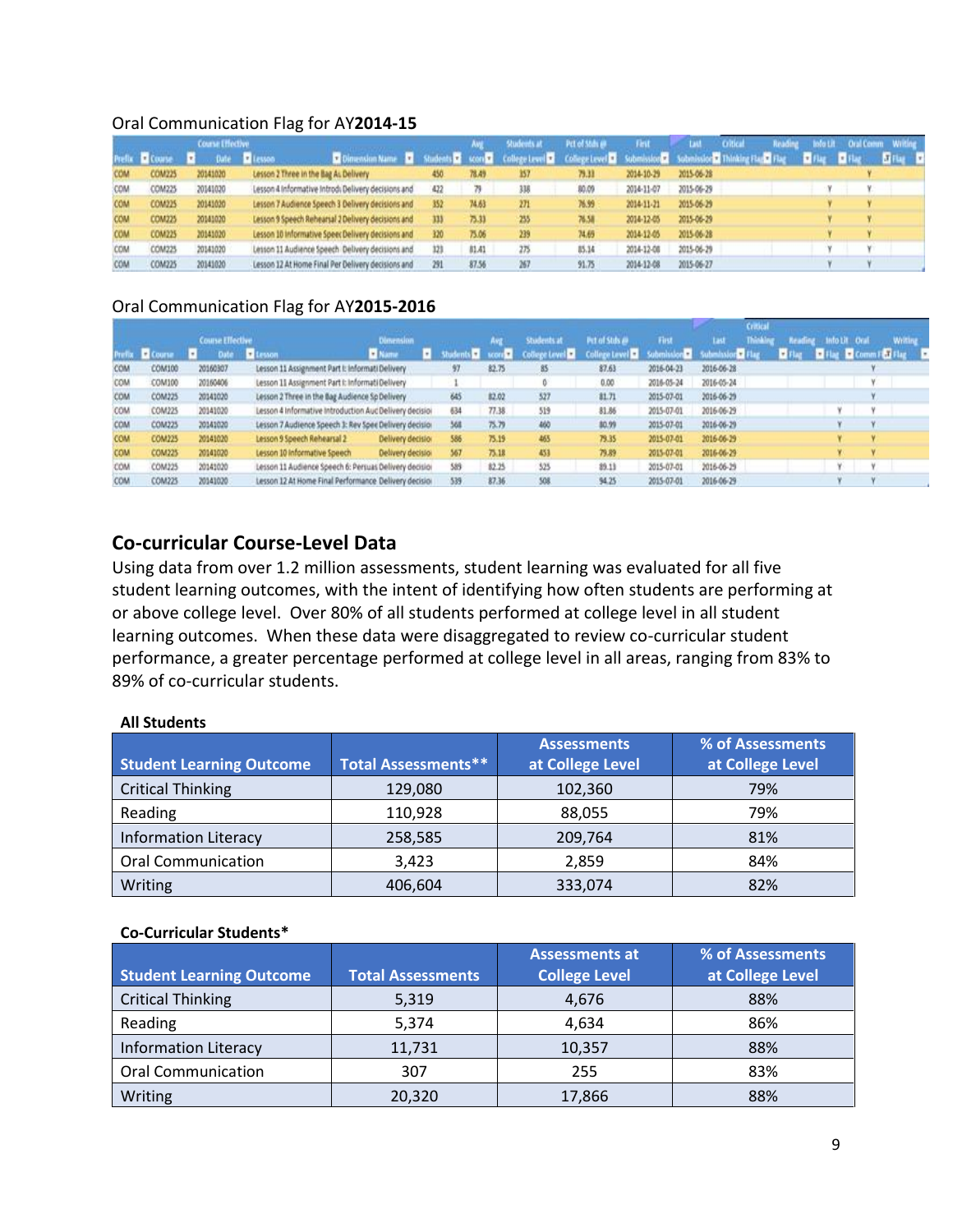\*Co-curricular students are students in Phi-Theta-Kappa, Adult ACE, ACE Puente, Honors, or the National Society for Leadership and Success

The following student groups are used: PTK,A-10,A-11,A-12,A-13,A-

14,AA11,AA12,AA13,AA14,AA15,HONP,HON,HONF,HONW,NSLS

\*\*Includes all assignments submitted between 7/1/2015 and 6/30/2016

# **Grant-funded Assessment Work**

In fall 2015, the Psychology Department launched a new version of PSY101 (Introduction to Psychology) using OER (Open Educational Resources), which was partially funded by a Maricopa Millions grant. This version eliminated the cost of textbooks for students by embedding all of the lesson content in the Learning Management System. Some of the assessment questions were modified and the new structure went from two exams (Midterm and Final) to four midcourse exams. This model measures content mastery of smaller chunks of information.

| PSY101 Assessment 2014-2015 |                  |         |                       |          |                                        |  |  |  |  |
|-----------------------------|------------------|---------|-----------------------|----------|----------------------------------------|--|--|--|--|
| Lesson                      | Assignment       | Content | Personal<br>Relevance | Analysis | Sentence<br>Structure and<br>Mechanics |  |  |  |  |
| $\mathbf{1}$                | Short<br>Answers | 83      | 83                    | 84       | 89                                     |  |  |  |  |
| 3                           | Short<br>Answers | 86      | 89                    | 88       | 89                                     |  |  |  |  |
| 5                           | Short<br>Answers | 87      | 91                    | 89       | 90                                     |  |  |  |  |
| 6                           | Short<br>Answers | 82      | 91                    | 82       | 90                                     |  |  |  |  |
| 9                           | Short<br>Answers | 90      | 90                    | 91       | 93                                     |  |  |  |  |
| 10                          | Short<br>Answers | 88      | 93                    | 87       | 91                                     |  |  |  |  |

In AY2014-2015, students performed =/>80 in the following dimensions: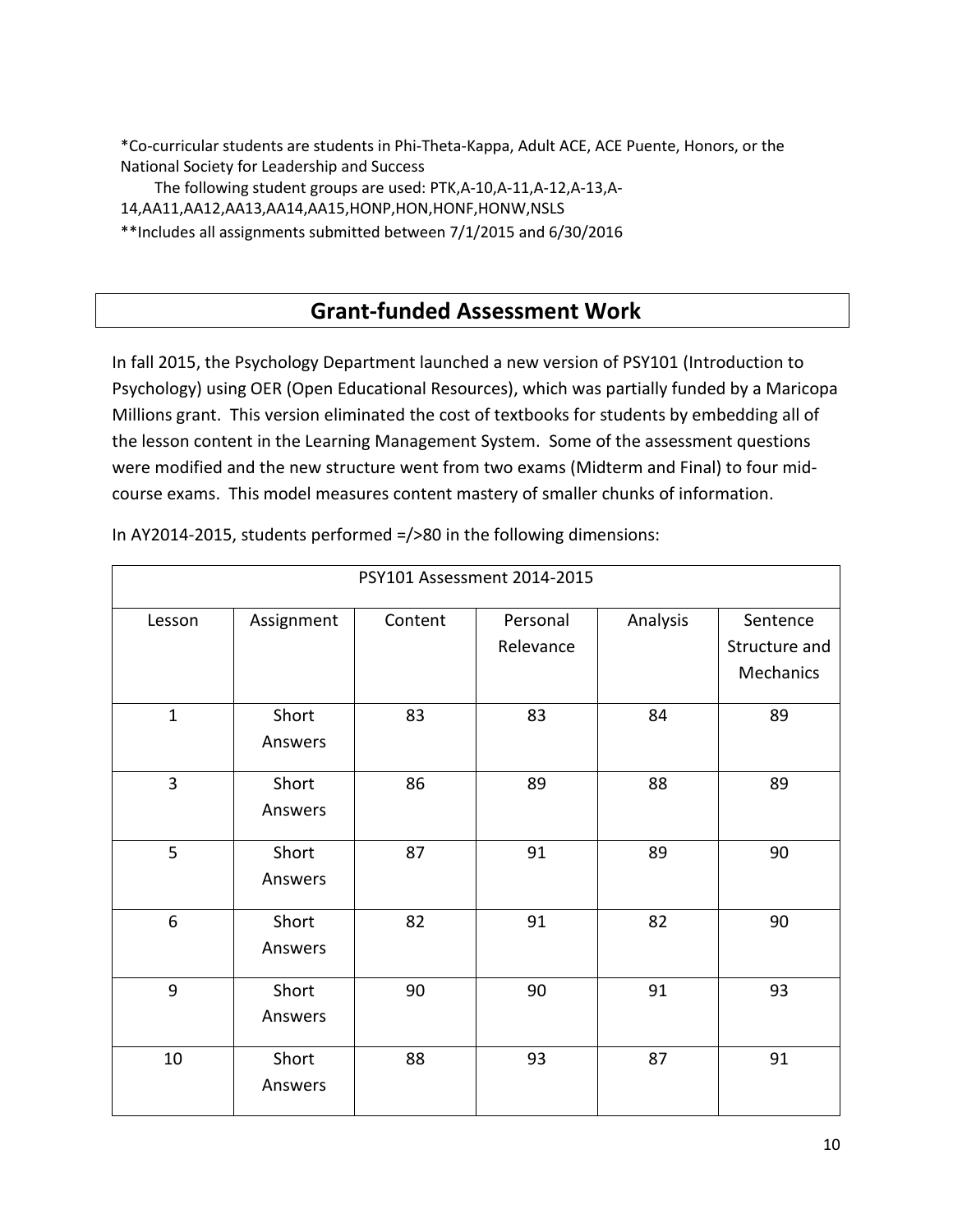| 11      | Short   | 93 | 97 | 95 | 93 |
|---------|---------|----|----|----|----|
|         | Answers |    |    |    |    |
|         |         |    |    |    |    |
| Average |         | 87 | 91 | 88 | 91 |
|         |         |    |    |    |    |

Students did not underperform in any of the dimensions on any of the assignments.

|  |  |  | In AY2015-2016, students performed =/>80 in the following dimensions: |
|--|--|--|-----------------------------------------------------------------------|
|--|--|--|-----------------------------------------------------------------------|

| Lesson  | Assignment        | Content | Personal<br>Relevance | Analysis | Sentence<br>Structure<br>and<br><b>Mechanics</b> | Comprehension |
|---------|-------------------|---------|-----------------------|----------|--------------------------------------------------|---------------|
| 6       | Essay             | 86      | 92                    | 83.79    | 87                                               | 86            |
| 12      | Essay             | 92      | 97                    | 91.91    | 85                                               | 94            |
| 13      | Research<br>Essay | 91      | 98                    | 92.11    | 87                                               | 93            |
| Average |                   | 90      | 95                    | 89.27    | 86                                               | 91            |

According to the data, students performed equally as well in the OER course, overall, in each of the dimensions measuring content, personal relevance, analysis, and sentence structure and mechanics as the older version of the course.

|                           | 2014-2015  | 2015-2016  | <b>Difference</b> |
|---------------------------|------------|------------|-------------------|
|                           | Avg. Score | Avg. Score |                   |
| Content                   | 87         | 90         | $+3$              |
| <b>Personal Relevance</b> | 91         | 95         | $+4$              |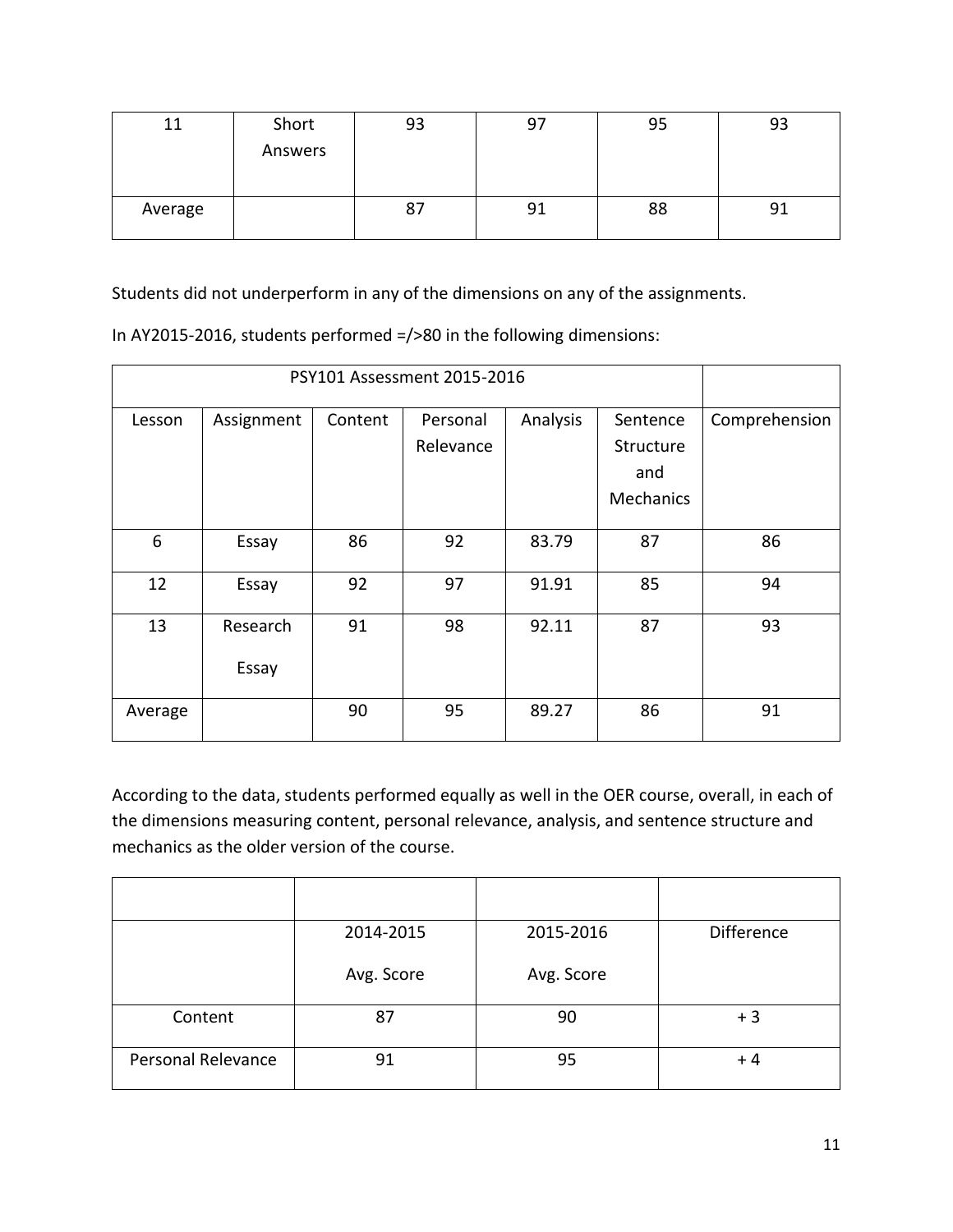| Analysis           | 88 | 89 |               |
|--------------------|----|----|---------------|
| Sentence Structure |    | 86 | $\sim$ $\sim$ |
| Comprehension      |    | ٩1 |               |

### **Analytical Skills Data Capture:**

In the 2014-2015 version, the analytical skills of students were assessed in seven (7) lessons, but only captured in three (3) lessons in the OER version. In the OER version, the analytical skills were assessed in each of the essays and the research based assignment. In the OER version, Comprehension was added as an additional category to measure.

Although students consistently performed =/> 80 in all areas, students performed slightly better in the OER course in the areas of Content, Personal Relevance, and Analysis. Students did not perform as well in the OER course in the area of Sentence Structure.

### **Closing the PDCA Cycle:**

Since the elimination of the textbook did not result in decrease in student performance, and students benefitted from not having to purchase materials, the decision was made to only offer OER versions of PSY101 moving forward, thus completing the "Act" phase of this assessment cycle.

# **Program Review**

Rio Salado College has adopted and implemented a formal Program Review model and process that is systematic, comprehensive, and sustainable. Every review contains the same foundational components, including program goals, student learning outcomes, program resources, and co-curricular outcomes, which are addressed by utilizing a template of questions and data sets. The Program Chair highlights best practices, areas for improvement, and recommendations for future actions. Learning Assessment Team members examine the completed review and provide feedback, which is then submitted to the Vice President of Academic Affairs for final action. Once a review has been completed, an Executive Summary Report is posted to the Rio Salado Assessment public website.

During FY2015-16, program reviews were completed for the following programs:

**•** eLearning Design Specialist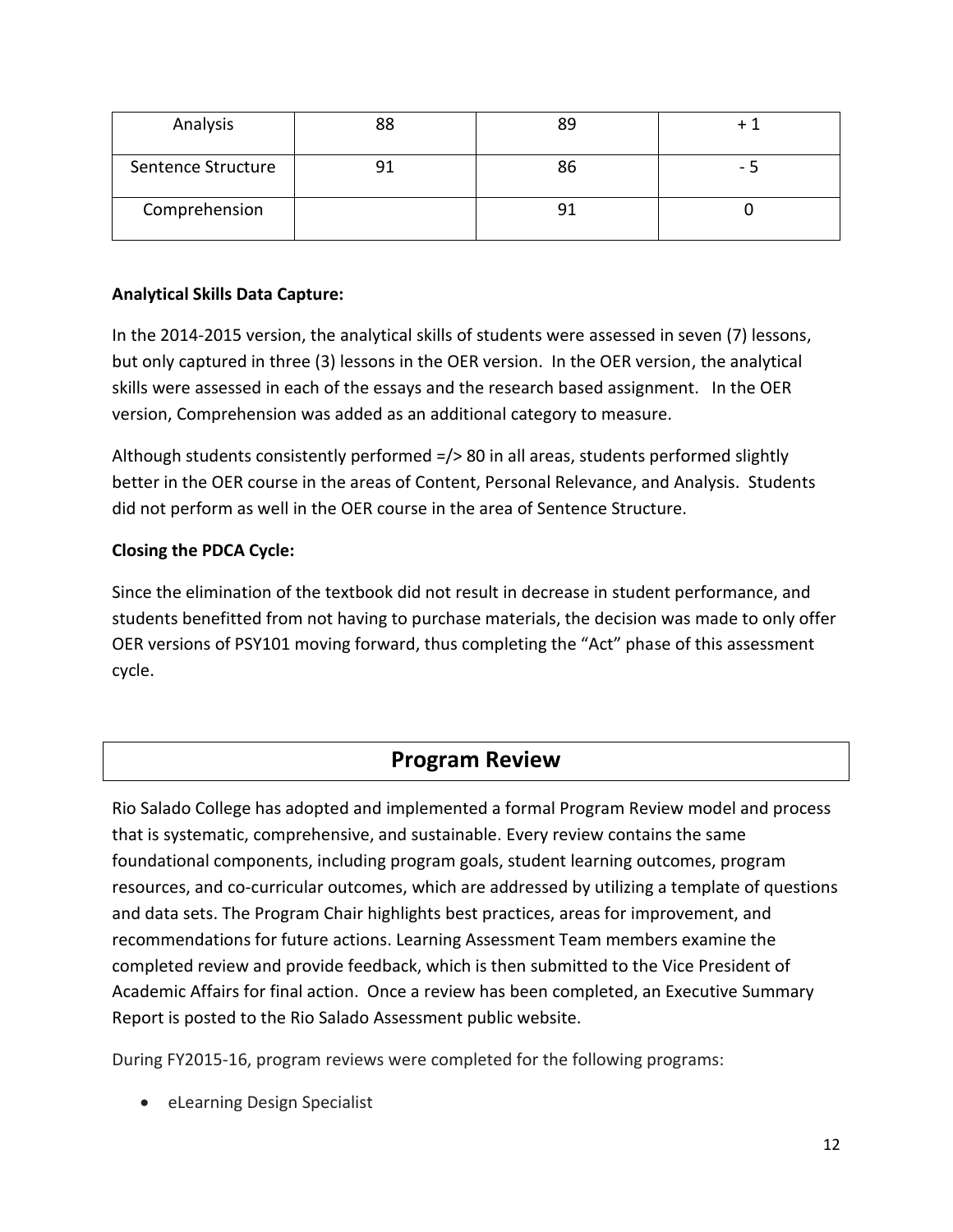- Paralegal
- Sustainable Food Systems
- Dental Office Management
- Teacher Education

Four programs are scheduled to undergo comprehensive review during FY2016-17, including General Education.

# **RioLOGs**

Rio **L**earning **O**utcomes **G**rants (RioLOGs) provide a mechanism and the resources to support Faculty Chairs in developing student learning outcomes-based initiatives, directly linked to assessment results data. The instructional initiatives or projects proposed for RioLOG funding require the involvement of adjunct faculty members.

Below is the data from PDCA improvement cycles based on RioLOG work:

### **Reading Department**

### **Writing Student Learning Outcomes Intervention Project**

During the 2015-2016 academic year, the Reading departmental focus was on the Writing Student Learning Outcome. Based on concerns from adjunct faculty regarding the writing of students in CRE101 (College Critical Reading), the department chose to create an intervention for the CRE101 course focused on the Writing Student Learning Outcome. An adjunct faculty member worked with the Faculty Chair to design an intervention focused specifically on the Grammar and Mechanics section of the Rio Salado Writing Rubric. The areas chosen included: spelling errors, incorrect word use, run on sentences, comma splices, and sentence fragments based on feedback from adjunct faculty teaching the course.

The intervention consisted of additional course content focused on elements of grammar and mechanics. To help students see the alignment of the material in the lessons to the student learning outcomes, the Grammar and Mechanics section of the Writing Rubric was added to the Introduction section of lessons 1-3. In addition, specific content was added in the following subject areas: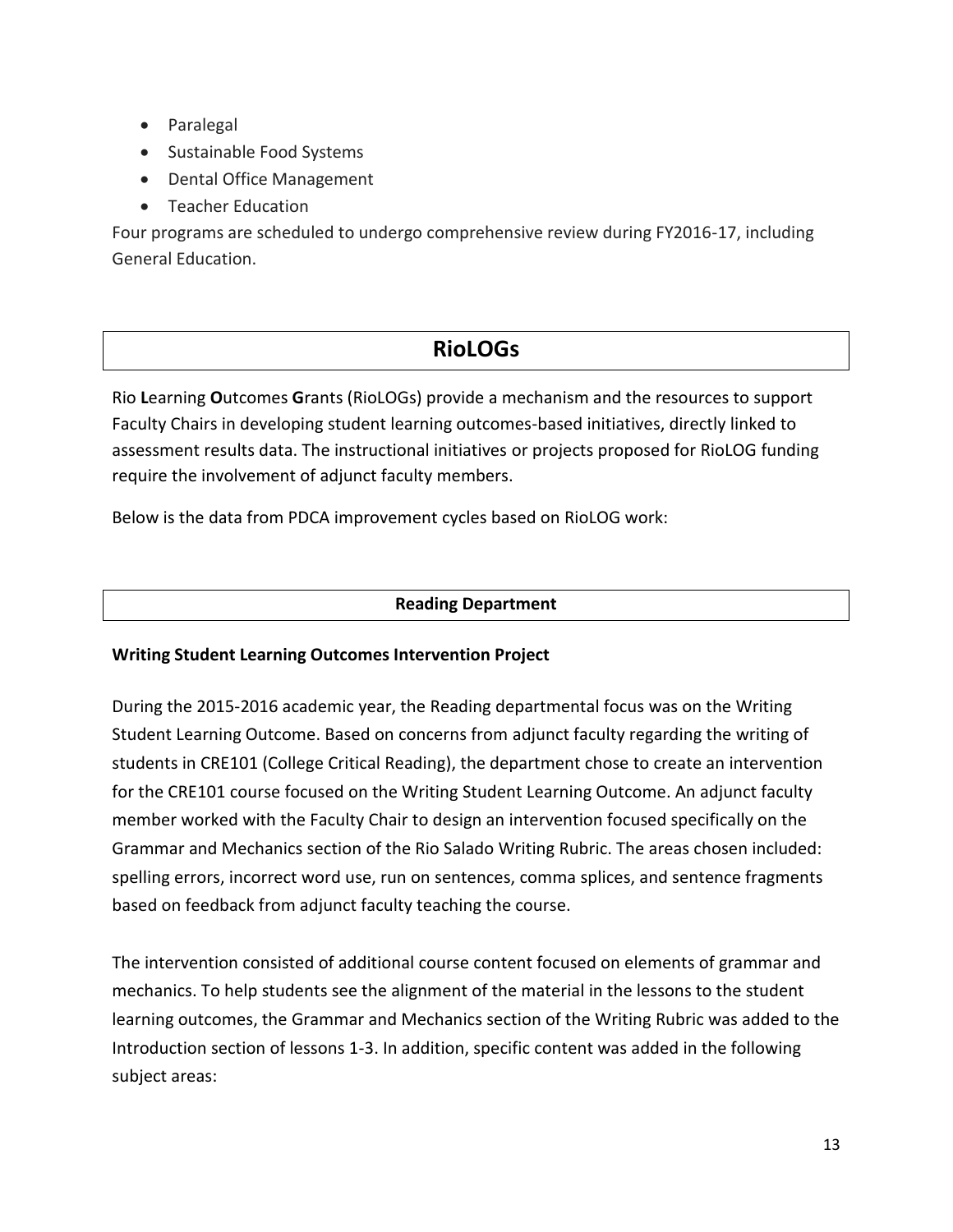## **Lesson 1-spelling errors and incorrect word use Lesson 2-run on sentences and comma splices Lesson 3-sentence fragments**

Students engaged in the focus areas through reading resources, videos, interactive activities and quizzes.

Students were also required to submit their assignments for lessons 1-3 to Smarthinking to receive feedback in the area of "Grammar and Documentation Review". An announcement was added to the Course Homepage with directions for students on how to submit the assignment and how to receive their feedback. This feedback was submitted to the instructor before the final assignment was submitted for grading. The purpose of this was to encourage students to review and edit their work before submitting for grading.

### **Writing Student Learning Outcome Intervention Project Results**

The charts below show the student scores on Grammar and Mechanics before and after the intervention for the following assignments:

Lesson 1- Assumptions and Obstacles

Lesson 2-Guided Analysis

Lesson 3-Editorial Analysis

|                              | <b>Assignment</b>                                         | <b>Dimension</b>   | <b>Students</b> | <b>Average</b><br><b>Score</b> | <b>Students</b><br>$\omega$<br><b>College</b><br><b>Level</b> | <b>Percent</b><br><b>of</b><br><b>Students</b><br>@<br><b>College</b><br><b>Level</b> |
|------------------------------|-----------------------------------------------------------|--------------------|-----------------|--------------------------------|---------------------------------------------------------------|---------------------------------------------------------------------------------------|
| <b>Before</b>                | Lesson 1<br>Assumptions<br>and                            |                    |                 |                                |                                                               |                                                                                       |
| Intervention                 | <b>Obstacles</b>                                          | Grammar/Mechanics: | 384             | 93                             | 358                                                           | 93%                                                                                   |
| <b>After</b><br>Intervention | Lesson 1<br><b>Assumptions</b><br>and<br><b>Obstacles</b> | Grammar/Mechanics: | 313             | 76                             | 232                                                           | 74%                                                                                   |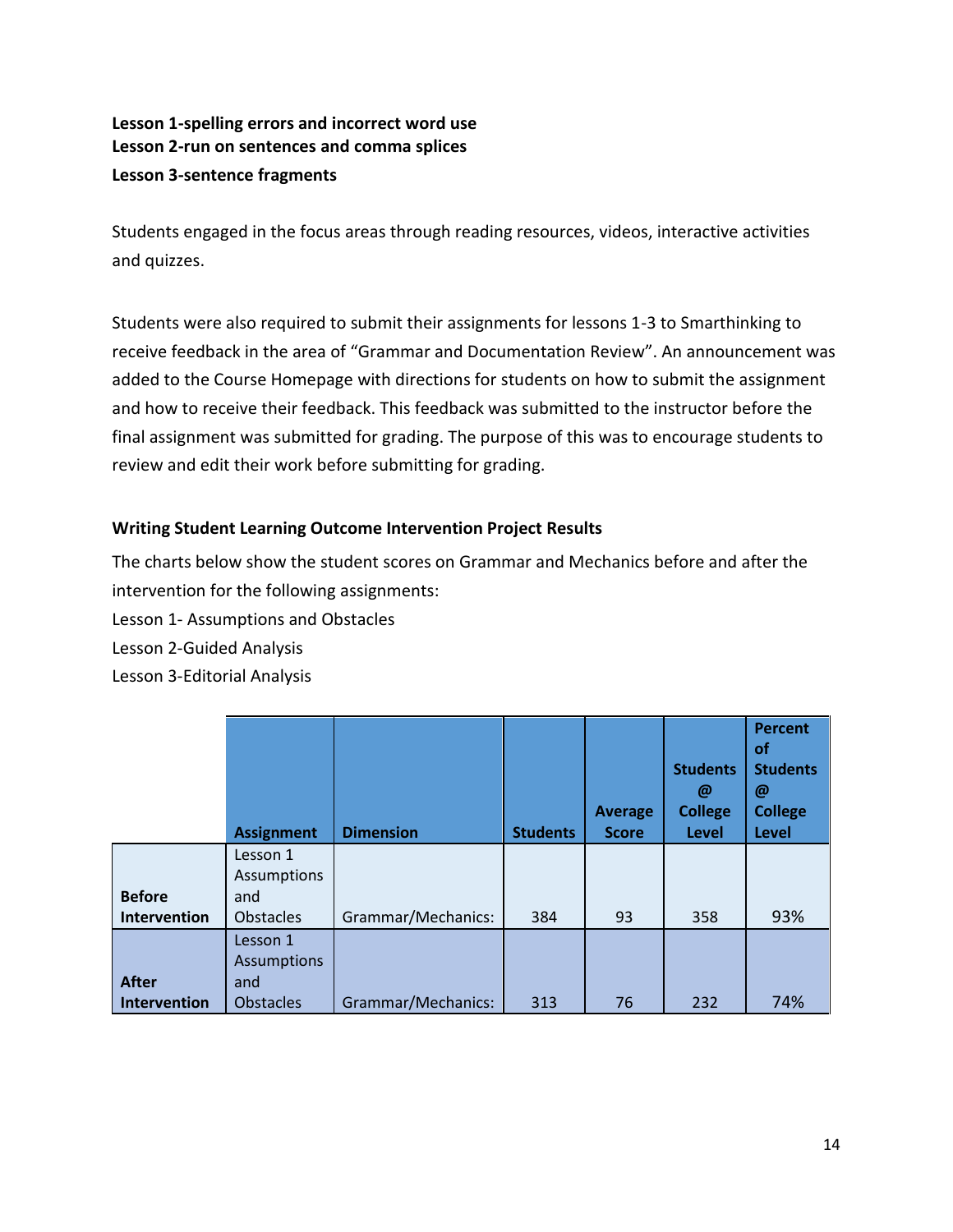|               | <b>Assignment</b> | <b>Dimension</b>   | <b>Students</b> | <b>Average</b><br><b>Score</b> | <b>Students</b><br>@<br><b>College</b><br><b>Level</b> | Percent<br><b>of</b><br><b>Students</b><br>@<br><b>College</b><br><b>Level</b> |
|---------------|-------------------|--------------------|-----------------|--------------------------------|--------------------------------------------------------|--------------------------------------------------------------------------------|
|               | Lesson 2          |                    |                 |                                |                                                        |                                                                                |
|               | Guided            |                    |                 |                                |                                                        |                                                                                |
| <b>Before</b> | Analysis          |                    |                 |                                |                                                        |                                                                                |
| Intervention  | Assignment        | Grammar/Mechanics: | 410             | 96                             | 396                                                    | 97%                                                                            |
|               | Lesson 2          |                    |                 |                                |                                                        |                                                                                |
|               | Guided            |                    |                 |                                |                                                        |                                                                                |
| <b>After</b>  | Analysis          |                    |                 |                                |                                                        |                                                                                |
| Intervention  | Assignment        | Grammar/Mechanics: | 268             | 85                             | 228                                                    | 85%                                                                            |

|               |                   |                     |                 |                |                 | Percent         |
|---------------|-------------------|---------------------|-----------------|----------------|-----------------|-----------------|
|               |                   |                     |                 |                |                 | οf              |
|               |                   |                     |                 |                | <b>Students</b> | <b>Students</b> |
|               |                   |                     |                 |                | $\omega$        | @               |
|               |                   |                     |                 | <b>Average</b> | <b>College</b>  | <b>College</b>  |
|               | <b>Assignment</b> | <b>Dimension</b>    | <b>Students</b> | <b>Score</b>   | <b>Level</b>    | <b>Level</b>    |
|               | Lesson 3          |                     |                 |                |                 |                 |
| <b>Before</b> | Editorial         |                     |                 |                |                 |                 |
| Intervention  | Analysis          | Grammar / Mechanics | 429             | 91             | 393             | 92%             |
|               | Lesson 3          |                     |                 |                |                 |                 |
| <b>After</b>  | Editorial         |                     |                 |                |                 |                 |
| Intervention  | Analysis          | Grammar / Mechanics | 249             | 85             | 209             | 84%             |

As evidenced in the data charts above, the intervention did not improve the percentage of students at college level in Grammar and Mechanics. In actuality, the intervention decreased the average scores of students as well as the percentage of students at college level for Grammar and Mechanics in lessons 1-3 where the intervention was placed.

One of the positive results of the intervention, was an increase in the average score and the percentage of students at college level for the lesson 4 (subsequent) assignment which did not include the intervention (data below). Adjunct instructors also reported that many students asked if their lesson 4 assignment could be submitted to Smarthinking, though this was not included in the lesson nor was this a requirement.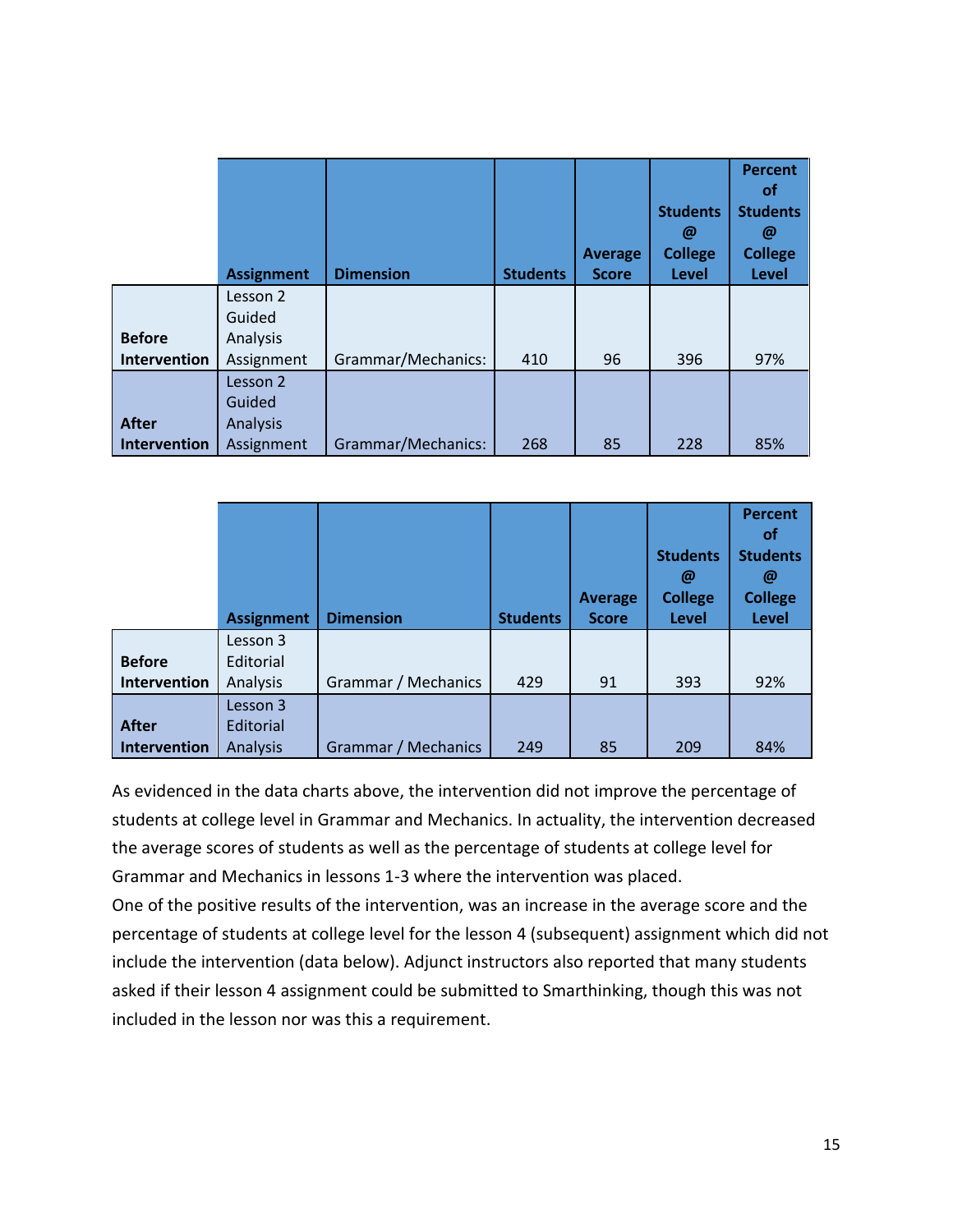|               | <b>Assignment</b> | <b>Dimension</b> | <b>Students</b> | <b>Average</b><br><b>Score</b> | Students @<br><b>College</b><br><b>Level</b> | <b>Percent of</b><br>Students @<br><b>College</b><br><b>Level</b> |
|---------------|-------------------|------------------|-----------------|--------------------------------|----------------------------------------------|-------------------------------------------------------------------|
|               | Lesson 4          |                  |                 |                                |                                              |                                                                   |
| <b>Before</b> | Advertising       | Grammar /        |                 |                                |                                              |                                                                   |
| Intervention  | Analysis          | <b>Mechanics</b> | 392             | 94                             | 363                                          | 93%                                                               |
|               | Lesson 4          |                  |                 |                                |                                              |                                                                   |
| <b>After</b>  | Advertising       | Grammar /        |                 |                                |                                              |                                                                   |
| Intervention  | Analysis          | <b>Mechanics</b> | 207             | 96                             | 199                                          | 96%                                                               |

The results of the intervention provide data to support the observations of assessment practices by adjunct faculty teaching CRE101. Student scores for Grammar and Mechanics were inconsistently aligned with student performance on class assignments. Though faculty were concerned with the writing abilities of students in the course, student scores did not reflect the grammatical and spelling errors in student assignments. Points were not being consistently deducted in the Grammar and Mechanics section of the rubric, though students had several errors in grammar and spelling.

The results support the continued work in the department on assessment practices as it relates to providing quality feedback and consistent scoring to ensure that students are able to meet the College's writing student learning outcomes and become proficient writers. Though there was no improvement in student scores for the targeted lessons, the intervention will continue through fall 2016. Data will be reviewed at the end of the semester to determine if the intervention will continue or if parts of the intervention will continue to be embedded in the course.

#### **Physical Sciences Department**

During the 2015-2016 year, the departmental focus was on assessments and utilized the Rio Learning Outcomes Grant (RioLOG) to complete the work. An analysis was completed in the following courses: AST101, PHY111, PHY112, CHM138, CHM130, SUS110, FON100, and GLG101. Most of the assessment work focused on midterm and final exam success. Assessment items that had a success rate under 60% were analyzed and, where necessary, adjustments were made to improve the success on the question. This was done by either altering the question or by improving the course content to better reflect the objective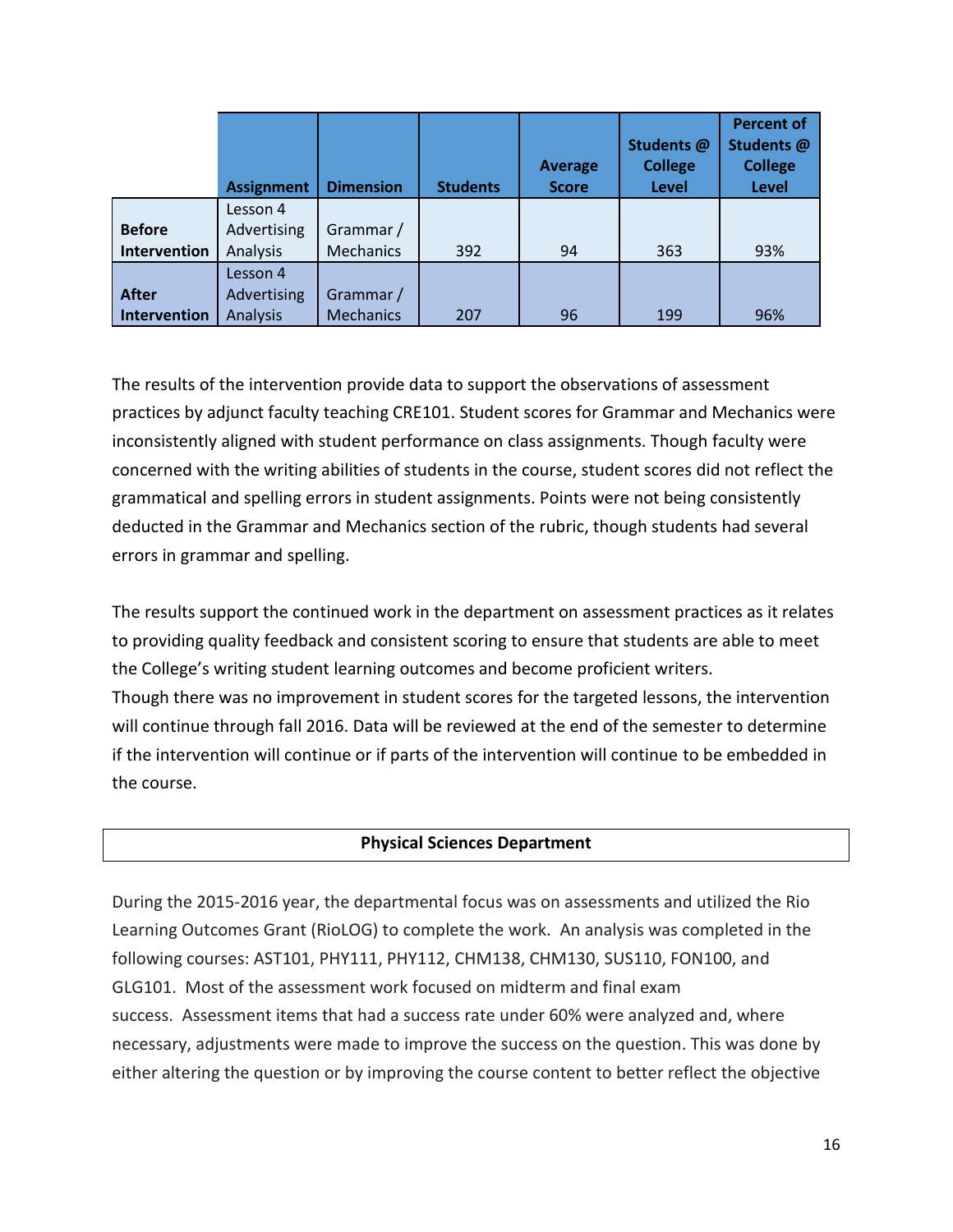and/or competency. Results and further adjustment will be reviewed and made during the Fall and Spring of 2016.

**AST101 (Survey of Astronomy):** Due to low Midterm and Final Exam averages in this course, work was done to assess the questions on both the Midterm and Final Exam to ensure the questions were well-worded and there was content in the lessons to support the knowledge in the question. Adjustments were made to lessons as needed and many questions on the exams were altered or replaced. The Midterm Exam did not see significant changes in the results but the Final Exam did (as shown on table below). The work on this course continues as these numbers are still too low. Future work will include adjustments to number of questions as time has been an issue for students to complete the 100 questions as well as a continued look at the alignment of the questions to the content.

|              | % of questions resulting in the | % of questions resulting in the |
|--------------|---------------------------------|---------------------------------|
|              | correct answer by 60% or more   | correct answer by 60% or more   |
|              | of the students                 | of the students                 |
|              |                                 |                                 |
|              | <b>BEFORE CHANGES</b>           | <b>AFTER CHANGES</b>            |
| Midterm Exam | 28%                             | 33%                             |

**PHY111/PHY112 (General Physics I/II):** Similar to AST101, the Midterm and Final Exam averages were low so assessment work was done to look at these concerns and to make adjustments. Adjustments were made to lessons as needed and many questions on the exams were altered or replaced. The length of the exam was also reduced as the high number of math problems asked during the exam. Results for this work will be analyzed in the Spring once a substantial number of students have taken the new exam.

**CHM138 (Chemistry for Allied Health):** Many of the assignments in this course are "essays" but students often misunderstand what that term means in the context of this course. Sometimes it is a short "essay" response while other times it is showing work for a calculation. In order to increase student performance on the essays (especially the first one that has an average score of 58%), a rubric and explanation of expectations was developed to help guide students. This changes was implemented in September of 2016 and thus there is not enough data to look at yet. These results will be further analyzed in the Spring.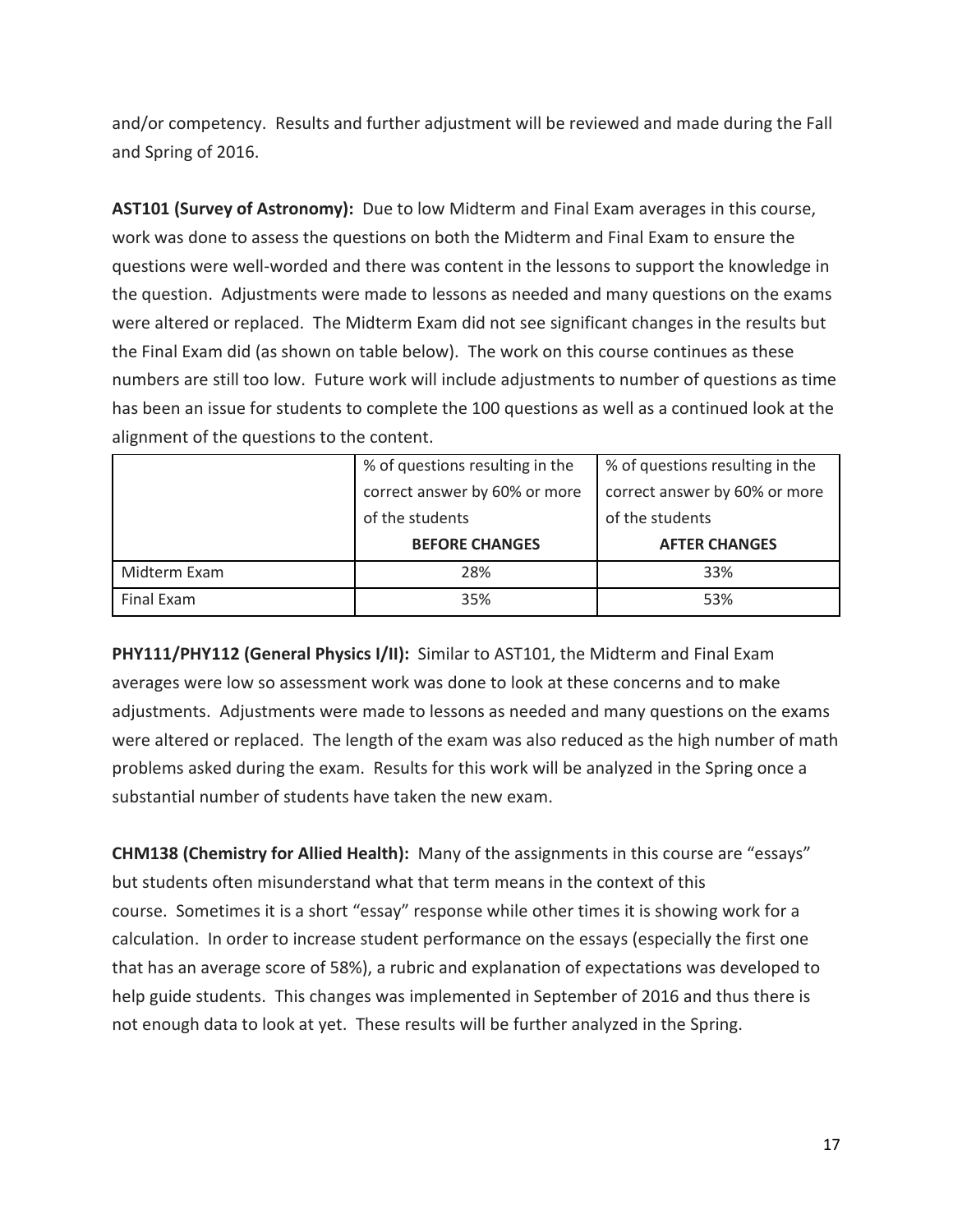**CHM130 (Fundamental Chemistry):** CHM130 contains written responses to conceptual questions within the chemistry content. The SLO goal of writing is a flag for these assessments as the students have to demonstrate their understanding through their written thoughts. Before the RioLOG work was completed, the average was 85.2% for the writing flag. A number of modifications were made to the prompts including clarifying the questions through better wording as well as a few questions in which the content focus was changes. The new average for the writing flag is 88%.

**SUS110 (Sustainable World):** Much like the other course assessment work, this development focused on analyzing the exams to ensure the question alignment with objectives and competencies. The exam questions were well done and were aligned with the objectives and competencies so time was spent enhancing the curriculum in the lessons to increase achievement.

|                               | % of questions resulting in the | % of questions resulting in the |
|-------------------------------|---------------------------------|---------------------------------|
| correct answer by 60% or more |                                 | correct answer by 60% or more   |
|                               | of the students                 | of the students                 |
|                               |                                 |                                 |
|                               | <b>BEFORE CHANGES</b>           | <b>AFTER CHANGES</b>            |
| Midterm Exam                  | 74%                             | 84%                             |

**FON100 (Introductory Nutrition):** The focus of this redevelopment was to modify the current course to match a new version of the textbook. We took this time to look under the hood of the course and make updates. Changes were made to update the content and make relevant links to real world situations as the content is very applicable to everyday life. Although it is still early, preliminary data shows an increase in the Midterm and Final Exam essays where students convey their understanding of the concepts.

|                      | Average before changes | <b>Average after changes</b> |
|----------------------|------------------------|------------------------------|
| Midterm Exam - Essay | 77%                    | 80%                          |
| Final Exam - Essay   | 81%                    | 83%                          |

**GLG101 (Introduction to Geology):** Assessment work was completed for GLG101 to help raise the average on the Midterm and Final Exams. Modifications focused on changes to the test items (rewording, clarification, deletion, addition) as well as some content changes to enhance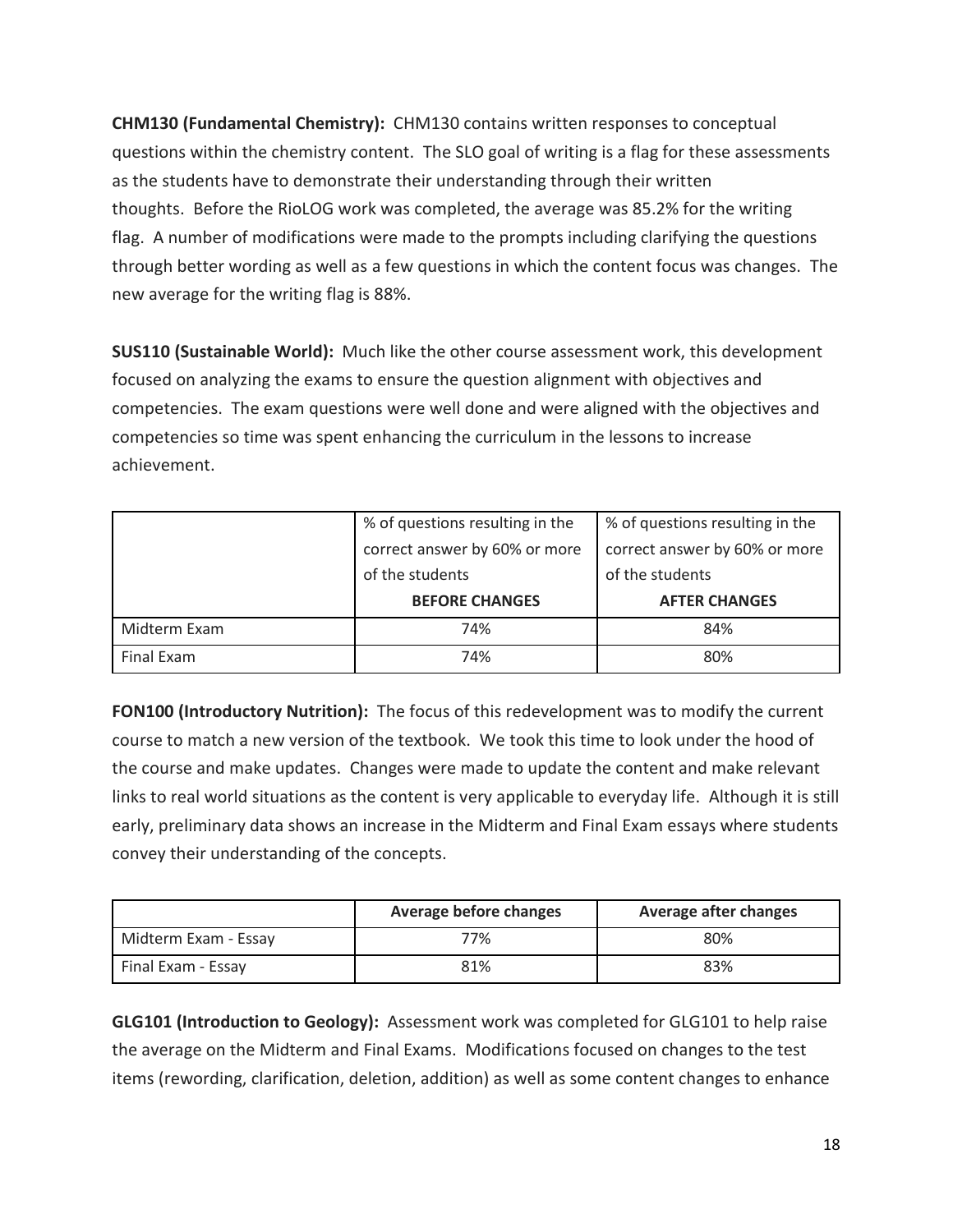students understanding of concepts. The data collection on this work is limited due to the short time since implantation. Data will be analyzed in the Spring.

#### **STEM (Science, Technology, Engineering, and Mathematics) Department**

In the 2014-2015 Academic year, two areas were identified from the College's Assessment Data Display for further analysis: CIS159 (Visual Basic Programming I) Lesson 2 and CIS162AD (C#: Level I) Projects 2-4. Both had the writing dimension of "Completeness" at below the 80% proficient expectations. Two adjunct faculty members accepted RioLOG funding to analyze the data and make recommendations for improvement. As a result of this analysis, both instructors were offered redevelopment contracts in AY 15-16 to implement changes and to update to the latest edition of the text. The development projects are complete, but it is too early to have data from course completers to see if the RioLOG work has moved the needle. Results are expected in the 16-17 Academic year.

### **Allied Health Department**

The following rubric was developed to assess Student Learning Outcomes in Allied Health courses. The rubric is being integrated at the course level over the 2016-17 academic year.

|                     | Excellent                  | <b>Very Good</b>         | Good                   | <b>Needs Improvement</b>  |
|---------------------|----------------------------|--------------------------|------------------------|---------------------------|
|                     |                            |                          |                        |                           |
|                     | Every portion of           | Every portion of         | Every portion of       | Either portions were left |
|                     | assignment fully addressed | assignment addressed but | assignment addressed;  | incomplete, or the scope  |
| <b>Completeness</b> | with sufficient depth and  | response could           | depth and scope of     | and depth of response is  |
| (40%)               | scope to demonstrate       | demonstrate greater      | response demonstrate   | not adequate to           |
|                     | comprehensive              | depth and scope.         | basic understanding of | demonstrate basic         |
|                     | achievement of the         |                          | subject.               | understanding of subject. |
|                     | learning objectives.       |                          |                        |                           |
|                     | 12pts                      | 11pts                    | 10pts                  | 9pts or less              |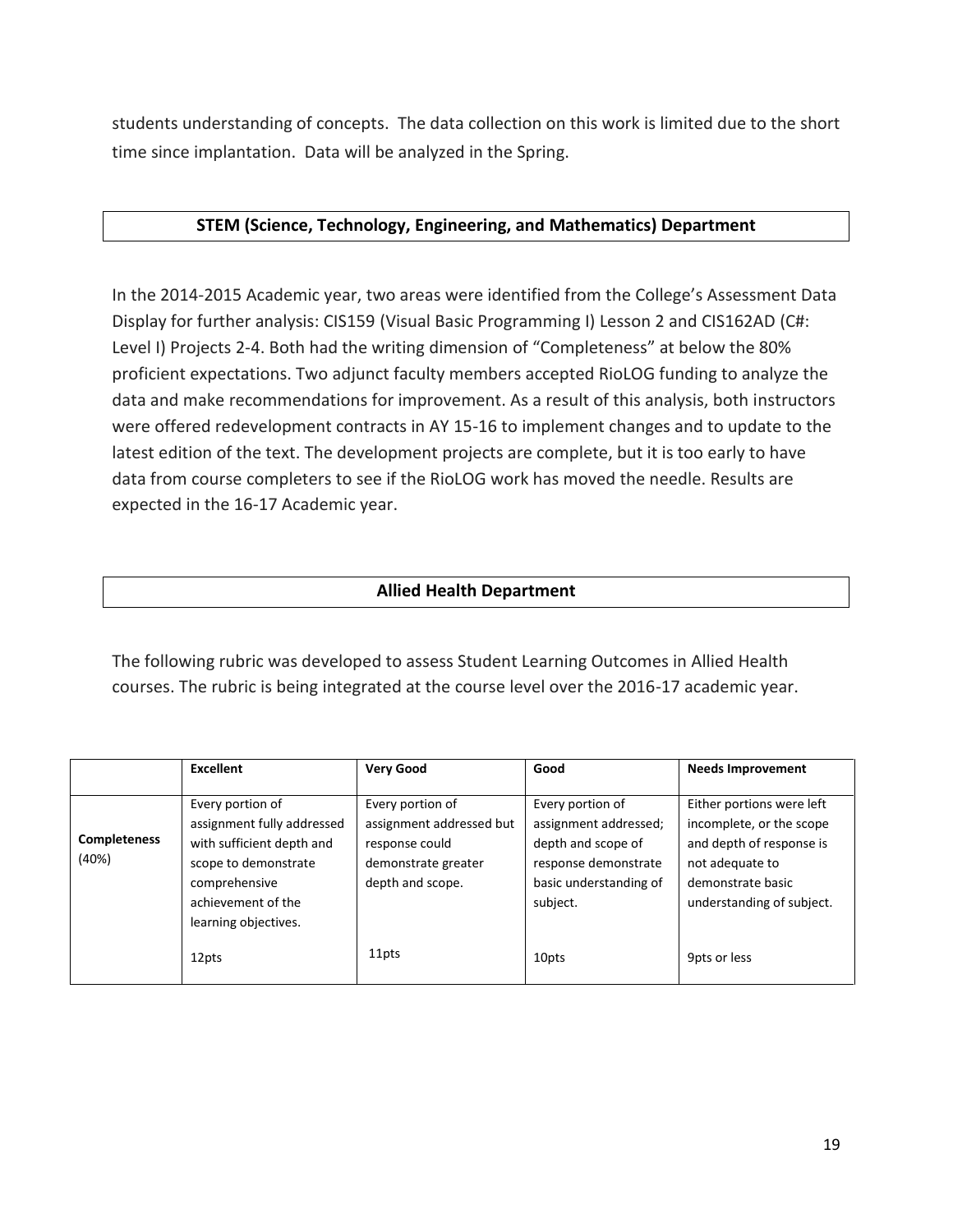| Knowledge<br>(40%)<br>[Information<br>Literacy and<br>Reading] | The student has clearly<br>identified the central idea<br>and provided substantial<br>evidence from the text as<br>support. Content is of<br>superior depth and is well-<br>organized, effectively<br>communicated, and<br>consistently and<br>appropriately cited.<br>12pts                                                                      | The student has clearly<br>identified the central idea<br>and provided some<br>evidence from the text as<br>support. Content is<br>sufficient, organized and<br>communicated; sources<br>may be inconsistently<br>cited.<br>11pts                                                                                                                                                                                            | The student has clearly<br>identified the topic but<br>has not clearly<br>identified the central<br>idea and provided little<br>evidence from the text<br>as support. Content is<br>disorganized and poorly<br>communicated, and<br>citations are<br>incomplete.<br>10pts                                                 | The student has not<br>identified the topic or<br>central idea and has not<br>provided evidence from the<br>text as support. There is<br>insufficient content to<br>support the thesis, and<br>citations are not present.<br>9pts or less                                                                                                                             |
|----------------------------------------------------------------|---------------------------------------------------------------------------------------------------------------------------------------------------------------------------------------------------------------------------------------------------------------------------------------------------------------------------------------------------|------------------------------------------------------------------------------------------------------------------------------------------------------------------------------------------------------------------------------------------------------------------------------------------------------------------------------------------------------------------------------------------------------------------------------|---------------------------------------------------------------------------------------------------------------------------------------------------------------------------------------------------------------------------------------------------------------------------------------------------------------------------|-----------------------------------------------------------------------------------------------------------------------------------------------------------------------------------------------------------------------------------------------------------------------------------------------------------------------------------------------------------------------|
| <b>Analysis</b><br>(10%)<br><b>Critical Thinking</b>           | Response analyzes key<br>information, questions and<br>problems clearly and<br>precisely. Response<br>evaluates material<br>insightfully and logically<br>based on instructional and<br>supplemental material and<br>includes facts, data, key<br>terminology, and detailed<br>explanations.<br>3pts                                              | Response analyzes key<br>information, questions,<br>and problems<br>competently. Response<br>evaluates material<br>competently based on<br>instructional and<br>supplemental material<br>and includes facts, data,<br>key terminology, and<br>detailed explanations.<br>2pts                                                                                                                                                 | Response inconsistently<br>analyzes key<br>information, questions<br>and problems in a<br>competent manner.<br>Application of the<br>material in the lesson at<br>a basic level, but<br>additional analytic<br>techniques to<br>demonstrate depth of<br>understanding are not<br>evident.<br>1pt                          | Response does not analyze<br>information, questions and<br>problems, or does so<br>superficially.<br>The material in the lesson<br>is not appropriately applied<br>to examples. Analysis is<br>based on informal personal<br>opinion and does not<br>integrate facts, data, key<br>terminology and concepts,<br>or detailed explanations.<br><b>Opts</b>              |
| Writing (10%)                                                  | Response maintains clear<br>and obvious purpose and<br>organization, with well-<br>developed paragraphs, and<br>appropriate transitions that<br>emphasize the connection<br>between ideas. Accurate<br>spelling, grammar, and<br>punctuation. Resources,<br>including textbook, are<br>properly cited and a<br>resource list is included.<br>3pts | Response contains<br>purpose that is<br>inconsistently clear. Uses<br>a suitable organization<br>plan with adequate<br>paragraphs. Only some<br>transitions emphasize the<br>connection between<br>ideas. Few instances of<br>awkward grammar, syntax<br>or spelling that do not<br>affect reader<br>understanding. Included<br>in-text citations and a<br>resource list but they<br>were not properly<br>formatted.<br>2pts | Presents a vague<br>purpose, with<br>inadequate<br>paragraphing and few<br>transitions. Writing<br>exhibits some<br>difficulties with<br>fragments, grammar,<br>punctuation, subject-<br>verb agreement or<br>other distracting<br>features.<br>Response omits either<br>in-text citations or a<br>resource list.<br>2pts | The response does not<br>present a unified purpose<br>and exhibits no<br>organizational plan.<br>Unclear paragraphs and<br>transitions. Multiple<br>difficulties with sentence<br>fragments, grammar,<br>punctuation, subject-verb<br>agreement or other<br>distracting features.<br>Complete absence of any<br>in-text citations or resource<br>list.<br>1pt or less |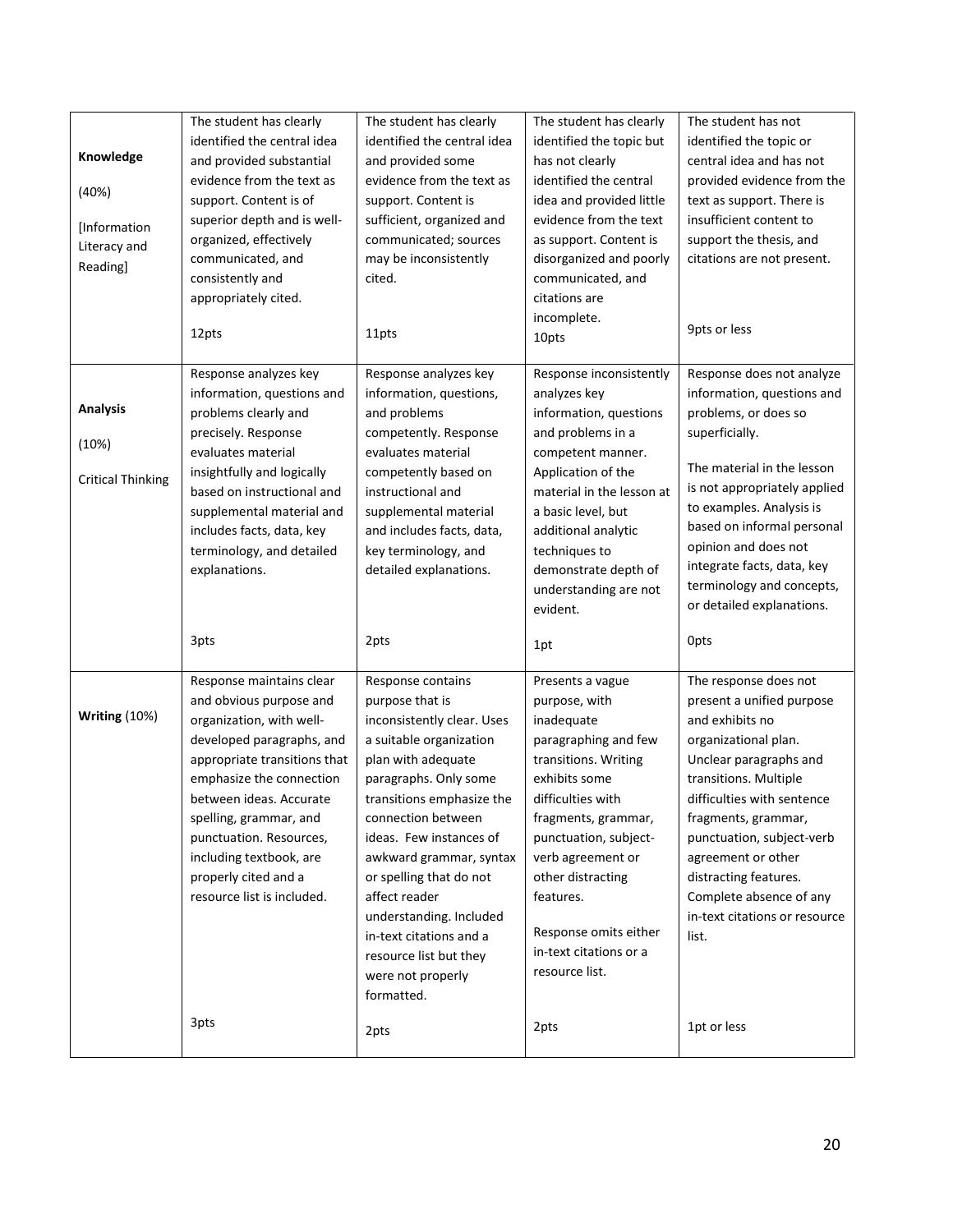# **Significant Accomplishments in Learning Assessment Work, 2015-16**

- The 16th Annual Assessment and Learning Experience meetings were held on January 28<sup>th</sup> and  $30<sup>th</sup>$ , 2016, with over 500 adjunct faculty members attending.
- Dr. Angela Felix published a peer-reviewed article in the *Journal of Second Language Teaching and Research* titled "Using Pre/Post Testing to Evaluate the Effectiveness of Online Language Programs."
- Eleven Outstanding Adjunct Faculty were recognized for *Contributions to Assessment of Student Learning* for AY2015-16. The Outstanding Adjunct Faculty Reception was held on August 24, 2016.
- Rio applied for the Excellence in Assessment designation sponsored by the Voluntary System for Accountability (VSA), the National Institute for Learning Outcomes Assessment (NILOA), and the American Association of Colleges and Universities (AAC&U).
- A Rio team attended the Higher Learning Commission Annual Conference in Chicago in April, 2016.
- A new Oral Communication rubric was developed.
- The Assessment Data Display was deployed, enabling just-in-time access to course-level data on Critical Thinking, Writing, Reading, Information Literacy, and Oral Communication.
- Over \$14,000 was allocated for course-level assessment work.
- Five Program Reviews were completed.
- Rio Salado submitted the required fourth year Assurance Argument accreditation review to the Higher Learning Commission in December, 2015.
- Over 300 Adjunct Faculty Development workshops were completed during AY2015-16.
- The Learning Assessment Report was compiled and posted to the Learning Assessment SharePoint and Adjunct Faculty SharePoint sites for access by residential faculty, adjunct faculty, and College employees.
- The Learning Assessment Report will be presented to all adjunct faculty during the January, 2017, Spring All Faculty Assessment and Learning Experience, and posted to the College's Public Website.